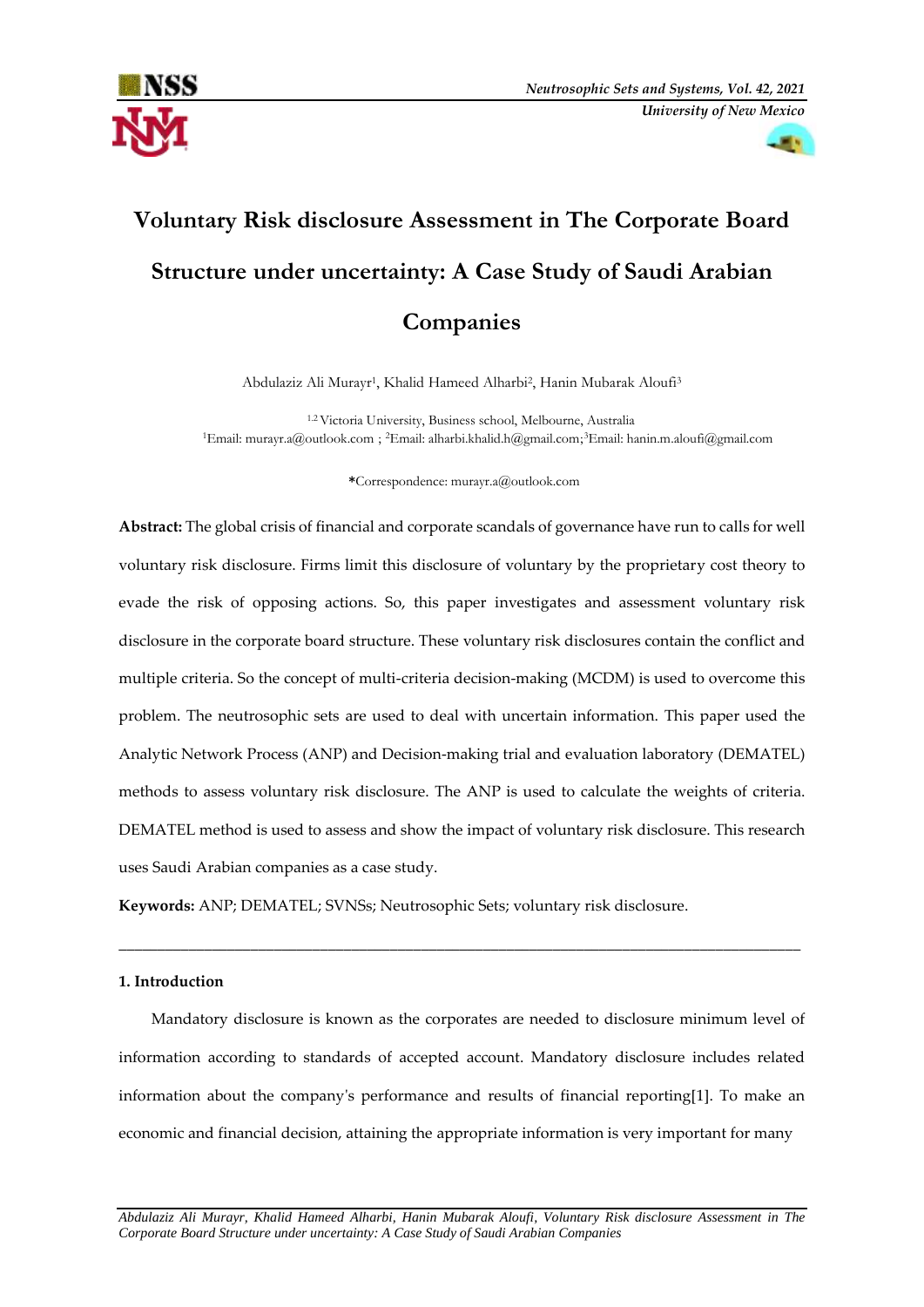stakeholders[2, 3]. Annually in companies, the financial reporting is published as a source of information for internal and externals stakeholders. Financial reporting consider as a tool of communication for moving information of non-financial and financial to attention stakeholders[3].

Corporates have become more attention to possible risks that can affect the performance of systems and sustainability in the last years due to the global crisis of finance [4]. By the review of the literature, the stakeholders obtain a little information about risks that might affect corporates. So, the investors, shareholders, and stakeholders are pressure corporates to obtain and disclose risks to help them to lessen the uncertainty in decisions and to do better management in potential risks[5]. This needs more and more information than the standards generally accepted. This is known as voluntary disclosure, which means reporting information of financial and non-financial related operations of corporates, this gives more information and explanations beyond the framework set by regulations. Eng and Mak state that "voluntary disclosure is measured by the amount and detail of nonmandatory information that is contained in the management discussion and analysis in the annual report"[6]. While mandatory disclosure regulations ensure access to basic information, voluntary disclosures should be augmented by companies[7]. The level of voluntary disclosure depends on the attitude of board members towards voluntary disclosure and the benefits and costs involved[8]. So, the voluntary disclosure information helps the users and producers for the development of the accounting standards and policies[2]. Mandatory voluntary risk disclosure includes risk information disclosed by companies as specified in the International Financial Reporting Standards (IFRS) and Saudi GAAP. Voluntary disclosure of risk is any other risk information that appears in the narrative sections of the annual corporate reports. Both of these risk types are measured by the number of risk information sentences used in the accounting literature.

Reporting of risks is important in corporate disclosure practices due to offers information and details that related to corporate investment options [9]. The previous studies found deficiencies in the disclosure of risk and vague in corporate annual reports[10]. The voluntary risk disclosure is known as "the inclusion of information about managers' estimates, judgments, reliance on marketbased accounting policies such as impairment, derivative hedging, financial instruments, and fair value as well as the disclosure of concentrated operations, non-financial information about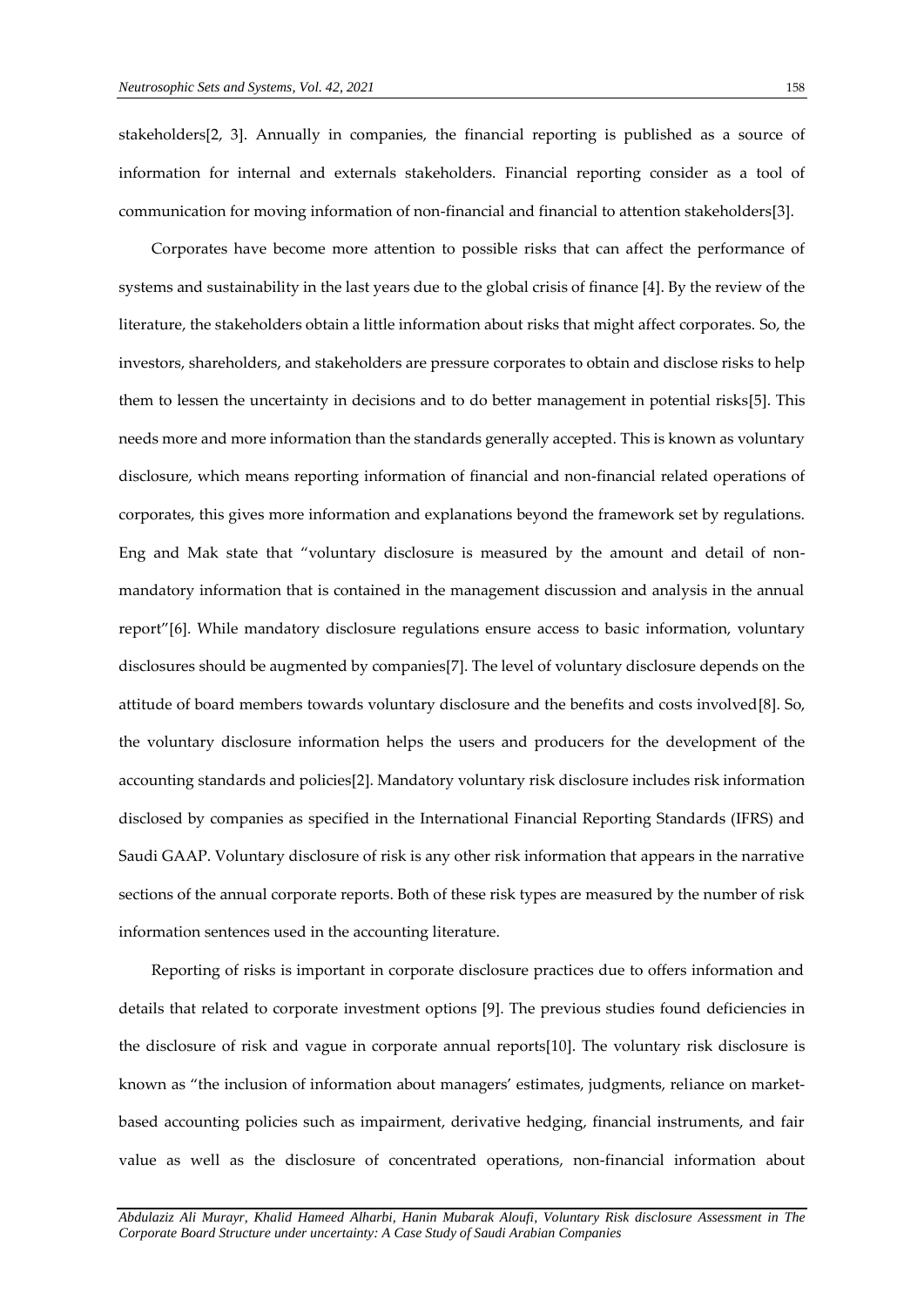corporations' plans, recruiting strategy, and other operational, economic, political and financial risks"[11]. So, voluntary risk disclosure is important for helping corporates to overcome uncertainties.

The capital market of Saudi Arabian is still in the stage of development with efforts to enhance its performance compared to the global capital market[12]. Moreover, though it is one of the major global oil sources, the Saudi government is investing heavily to diversify the economy by incorporating other industries including the tourism and entertainment sectors[13]. This will attract investors in local and global companies. So, the Saudi Government needs to include that corporates disclose enough information about their performance, risk vague and uncertainty. Hence, voluntary risk disclosure becomes more significant for the stability and profitability of Saudi corporates.

There are several theories that have been employed by researchers to examine how corporate board structure might influence the performance of companies. The current research employs agency theory to study the correlation between corporate board structure and level of voluntary risk disclosure in the Saudi context. Agency theory has been used by many studies to link corporate governance and voluntary risk disclosure. This theory posits that a corporate comprises of the agent and the principal. Agency theory can reduce agency loss. Agency theory advocates for the frequency of board meetings to characterize an active board of directors. Boards of directors that meet frequently are likely to result in risk reporting. Agency theory suggests that autonomous directors have no management role in the corporate, hence information concealment is minimized. Agency theory provides that presence of autonomous directors yields quality financial reports that are factual hence credible. Agency theory suggests that the characterization of corporate boards in terms of age, size, autonomy, and diversity does impact on the practice of voluntary risk disclosure

The voluntary risk disclosure more uncertain and vague information. So, this study proposed the neutrosophic sets to overcome this problem. The neutrosophic sets are generalized from fuzzy sets. Fuzzy sets cannot deal perfectly with uncertainty because not take into consideration the indeterminacy value[14]. This study proposed the single-valued neutrosophic sets (SVNSs). It is a subset of neutrosophic sets. It includes the Truth, Indeterminacy, False values (T,I,F)[15].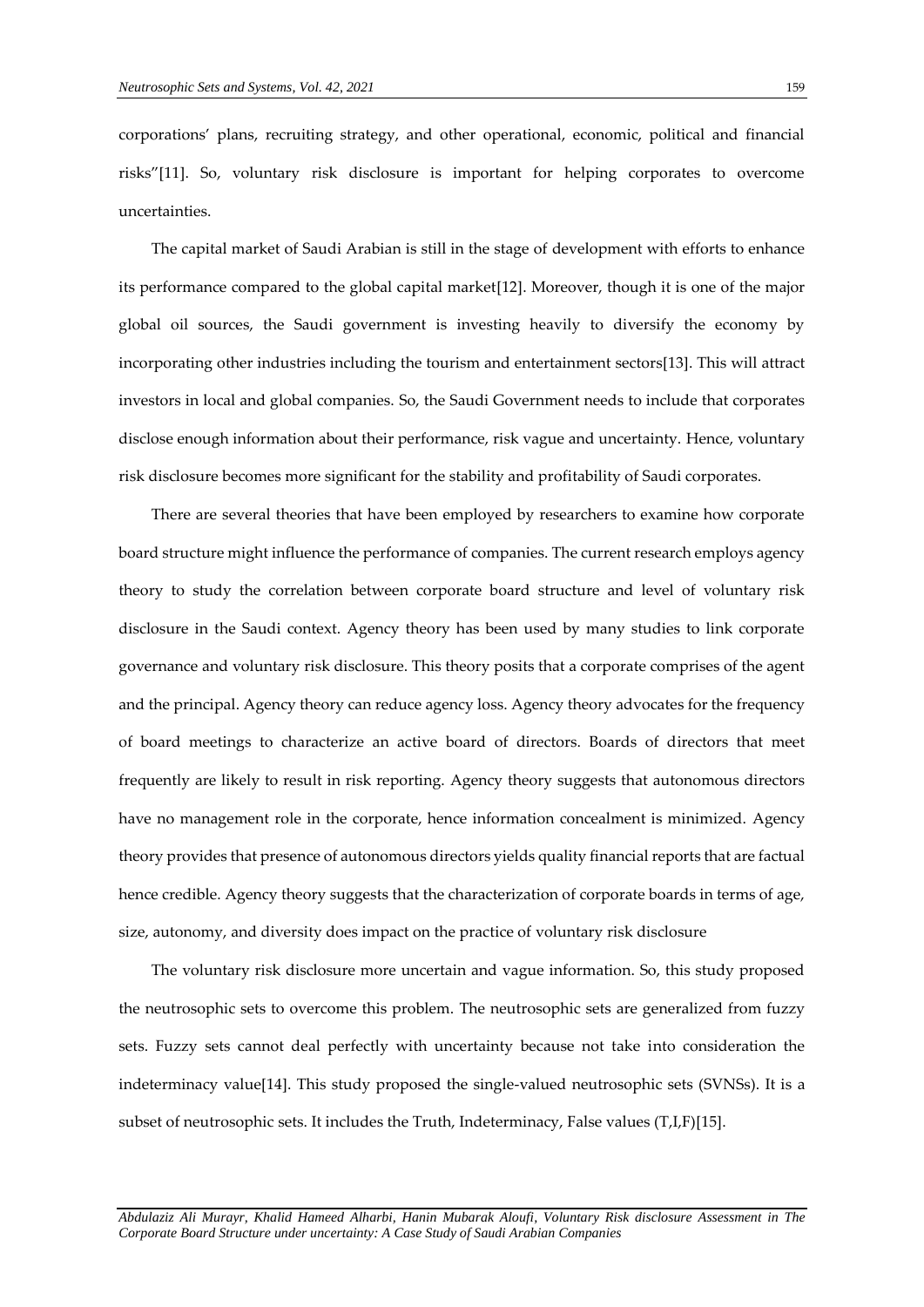This kind of information includes multiple conflict criteria. So, proposed the concept of MCDM for overcoming it[16]. The MCDM method is used for assessing voluntary risk disclosure. The ANP method is used to obtaining the weights of criteria[17]. The DEMETAL is used to show impact and assessment the voluntary risk disclosure[18].

The main contributions in this work, assessment and show the impact of voluntary risk disclosure by using the neutrosophic sets to overcome uncertainty information, which not used in previous research, the ANP and DEMATAL are used as an MCDM method for assessing the voluntary risk disclosure not used in previous research and proposed a case study in Saudi Arabian companies.

The rest in this paper is organized as follow: section 2 present the review of the literature. Section 3 introduces the methodology. The case study is presented in section 4. The analysis of VRD is presented in section 5. Finally, section 5 introduces the conclusions of this work.

#### *2. Review of Literature*

Voluntary risk disclosure is an important process for corporates due to the decrease issue of inconsistent information. The benefits of voluntary risk disclosure that help in relieve issues between director's boards and stakeholders. Can decrease problems by enough information disclosing risks and uncertainties, hence the investors can acquire more and more confidence in corporate due to symmetry and consistent information[19].

Elshandidy & Neri study the impact of corporate governance on voluntary risk disclosure practices in the UK and Italy and also study the influence of those practices on market fluidity[20]. The results have many influences on organizers and investors in both the UK and Italy. Al-Maghzom et al. scout corporate governance and the demographic feature of top management teams as the determinants of voluntary risk disclosure practices in listed banks [10]. They make a case study in all Saudi Arabian banks from 2009 to 2013. The results of their study show that outer ownership, gender, audit committee meetings, profitability, the board size, and volume are primary determinants of voluntary risk disclosure practices in Saudi listed banks. Al-Janadi et al. measure and contrast the standard of voluntary disclosure practices in Saudi Arabia and the UAE by using a modified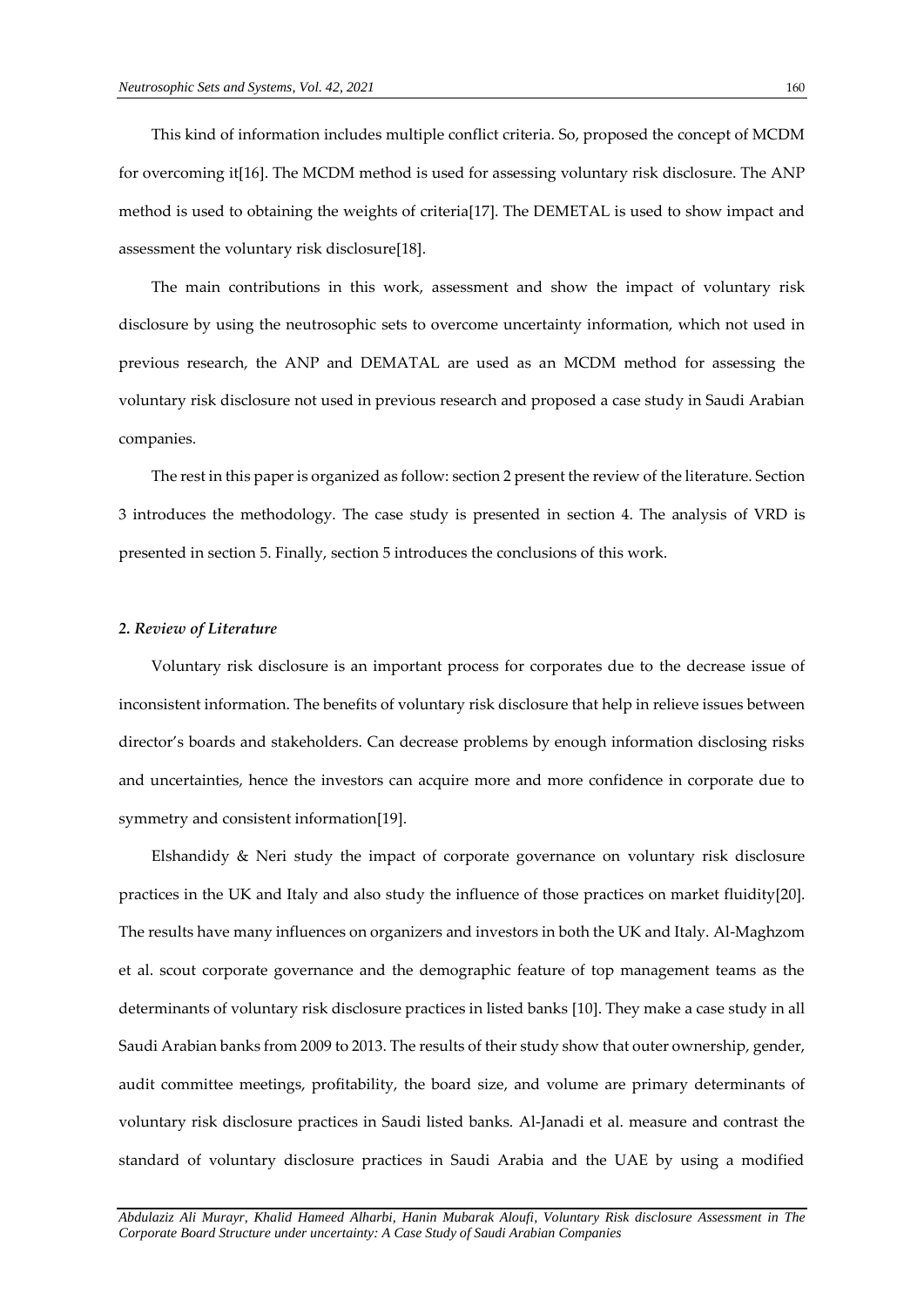voluntary disclosure index[21]. Their results found that the level of voluntary disclosure is low and decreases for most of the items of social and ecological information. Al-Maghzom & Abdullah address the current hole in the disclosure literature by investigating voluntary risk disclosure in a developing economy (Saudi Arabia)[22]. Habbash et al. determine the voluntary disclosure level in Saudi Arabia and identify the main drivers of voluntary disclosure in Saudi Arabia[23].

The neutrosophic sets are used to overcome the uncertainty in voluntary risk disclosure. Karabašević et al. used the neutrosophic sets to select the e-commerce development strategies[24]. Dung et al. use the interval neutrosophic sets for personnel selection[25]. Broumi et al. SVNSs to shortest path problem[26]. Akram et al used the SVNSs for the physician selection problem[27]. The MCDM is used in this paper to deal with conflict criteria. ANP and DEMATEL are MCDM methods. Yang et al. used the ANP method for calculating the weights of criteria for a novel cluster weighted[17]. Abdel-Baset et al. used the ANP method for achieving sustainable supplier selection[28]. The DEMATEL method is used to determine the degrees of impact of these criteria. Han & Deng are used the fuzzy DEMATEL method to identify the critical success factors[29]. Abdel-Basset et al. used the neutrosophic with DEMATEL method for developing supplier selection criteria[30]. Mao et al. used the DEMATEL method handling dependent evidence [31].

The review of the literature found that no study used the ANP and DEMATEL method for voluntary risk disclosure and no study used the neutrosophic sets with this kind of problem. So, this study proposed the hybrid ANP and DEMATEL method for impact and assessment of the risk closure in companies for Saudi Arabian.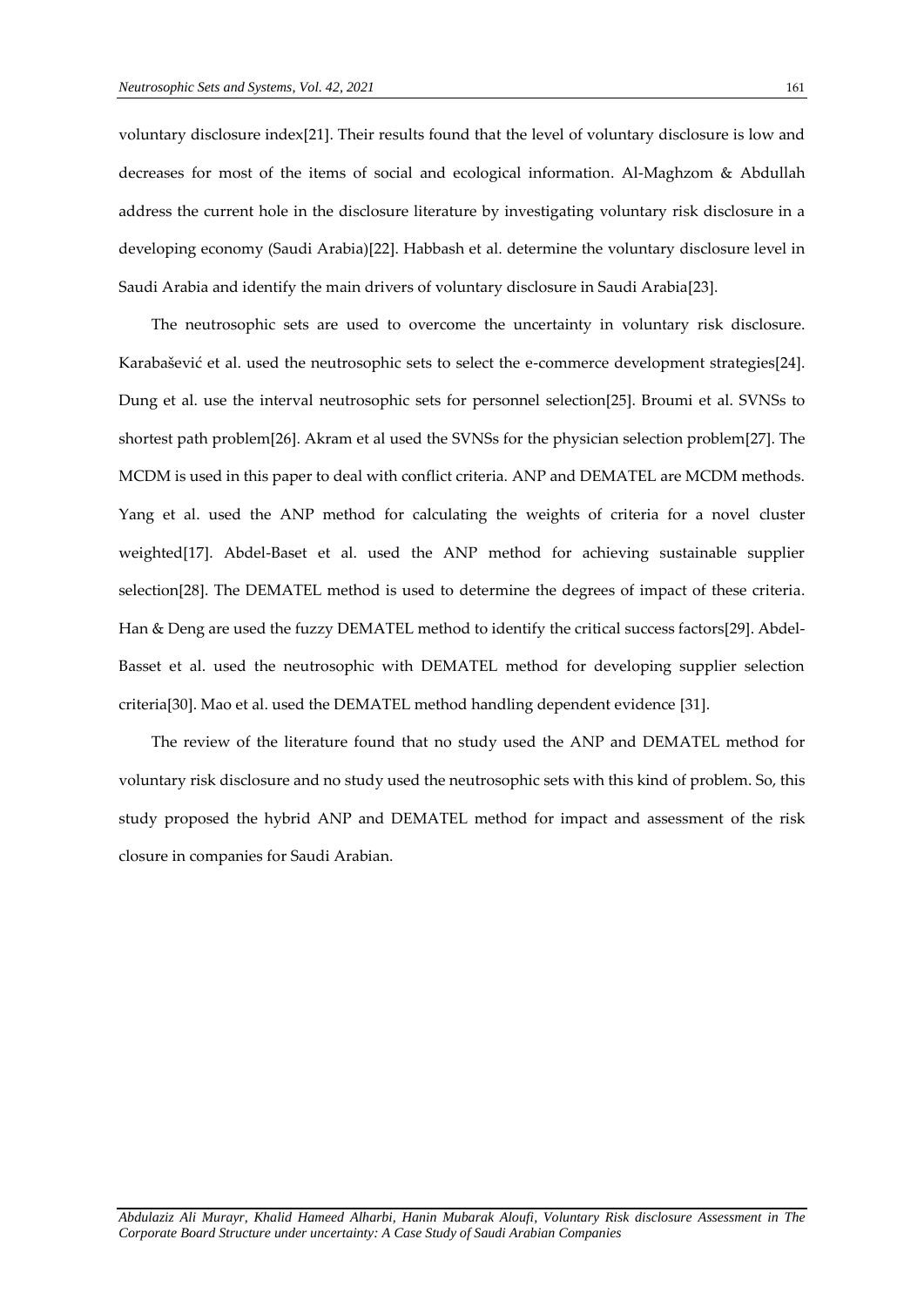

**Fig 1.** Research Methodology for this paper

#### *3. Methodology*

This methodology integrates the ANP and DEMATEL MCDM method under a neutrosophic environment for voluntary risk disclosure. This methodology has two-stage. In the first stage proposed the SVNSs and ANP method. ANP is used to calculate the weights of criteria. The second stage is used to show the impact and assessment of the voluntary risk disclosure. Fig 1. Show the research methodology.

# *3.1 First Stage ANP Method*

ANP is a common MCDM method. It is modified on the AHP method. The main benefits of ANP consider dependency between elements of the problem. ANP is used to calculate the weights of criteria.

Words are described semantic better than numbers. This paper used the SVNSs as a linguistic variable. Table 1. present the single-valued neutrosophic numbers (SVNNs) and linguistic variables[15]. The steps of the ANP method are organized as follows [28]: Fig 2. Show the steps of the ANP method.

Step 1: Select a group of decision-makers and experts

Step 2: Collect the criteria from the review of the literature.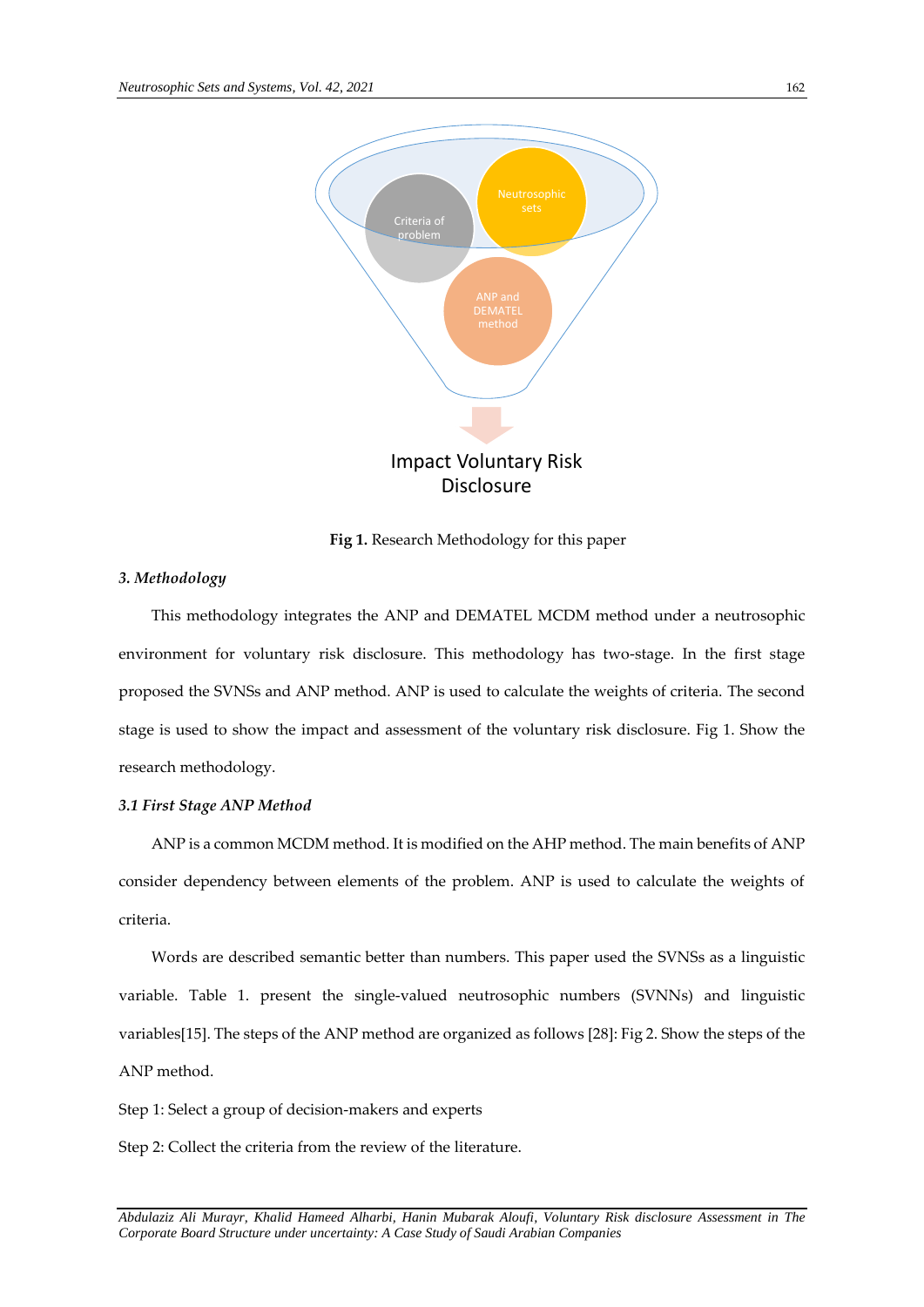Step 3: Build the structure of the problem.

Step 4: Build the pairwise comparison matrix between criteria by using Eq. (1)

$$
P^{T} = \begin{bmatrix} P_{11}^{T} & \cdots & P_{1b}^{T} \\ \vdots & \ddots & \vdots \\ P_{a1}^{T} & \cdots & P_{ab}^{T} \end{bmatrix}
$$
 (1)

Where T presents the decision-makers.

Step 5: Obtaining the crisp value.

After building the pairwise comparison matrix need to convert the three values (T,I,F) with one value by applying the score function by using Eq. (2)

$$
S(P_{kl}^T) = \frac{2 + T_{kl}^T - I_{kl}^T - F_{kl}^T}{3}
$$
 (2)

Where,  $T_{kl}^T - I_{kl}^T - F_{kl}^T$  presents truth, indeterminacy, and falsity of the SVNSs.

Step 6: Combine the pairwise comparison matrix

After obtaining the crisp value (one value) need to combine the opinions of decisionmakers into one value by using Eq. (3).

$$
P_{kl} = \frac{\sum_{t=1}^{T} P_{kl}}{T} \tag{3}
$$

Step 7: Build the combined pairwise comparison matrix.

After combined the opinions of decision-makers build the combined matrix by using Eq.

$$
^{(4)}
$$

$$
P = \begin{bmatrix} P_{11} & \cdots & P_{11} \\ \vdots & \ddots & \vdots \\ P_{k1} & \cdots & P_{kl} \end{bmatrix}
$$
 (4)

Step 8: Calculate the weights of criteria

The weights of criteria are computed by computing the eigenvector which will be used in the building of the supermatrix of interdependences.

Step 9: Compute the weights of sub-criteria.

The weights of sub-criteria are computed by multiplying the weights of the interdependences matrix by the weights of local weight which was obtained by comparison matrix of opinions decisionmakers.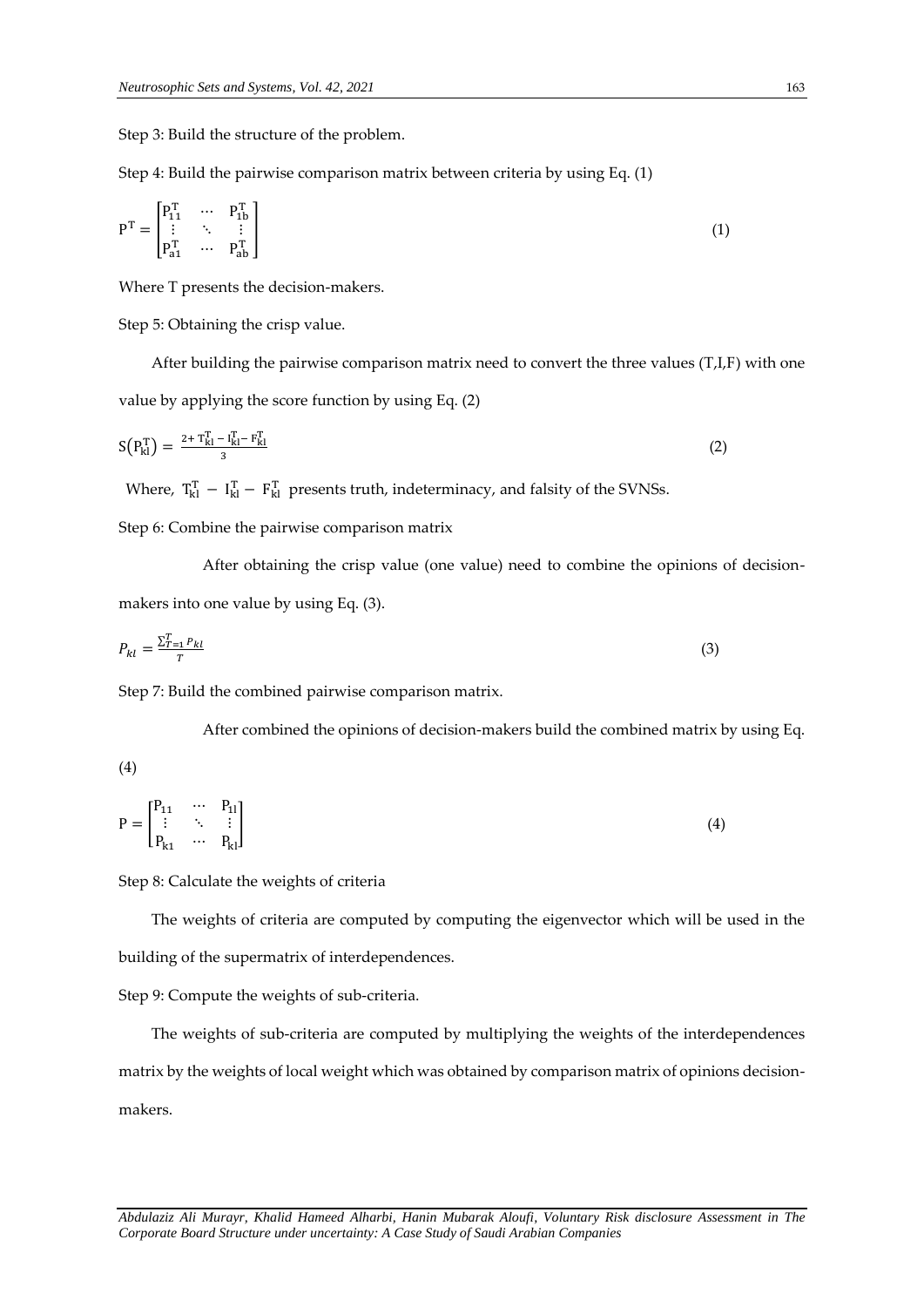Calculate the weights of criteria

Calculate the weights of sub criteria

Collect criteria, select experts, build the comparison pairwise matrix, obtain the crisp value and build aggregated comparison matrix

# **Fig 2.** The steps of the ANP method

### *3.2. The Second Stage DEMATEL Method*

The DEMATEL method is used for assessing voluntary risk disclosure and shows the impact of criteria. DEMATEL is an MCDM method. It is used to solve complex problems. The following steps of the DEMATAL method as follows [30]:

Step 10: Build the direct relation matrix.

By using the combined pairwise matrix in step 7 the direct relation matrix is built.

Step 11: Normalize the direct relation matrix.

The normalized direct relation matrix is computed by using Eqs. (5,6)

$$
N = \frac{1}{\max_{1 \le a \le b} \sum_{b=1}^{l} P_{kl}}\tag{5}
$$

$$
M = N \times P \tag{6}
$$

Step 12: Calculate the total relation matrix.

The total relation matrix is computed by using software Matlab to attain the identity matrix by using Eq. (7).

 $R = M(I - M)^{-1}$ (7)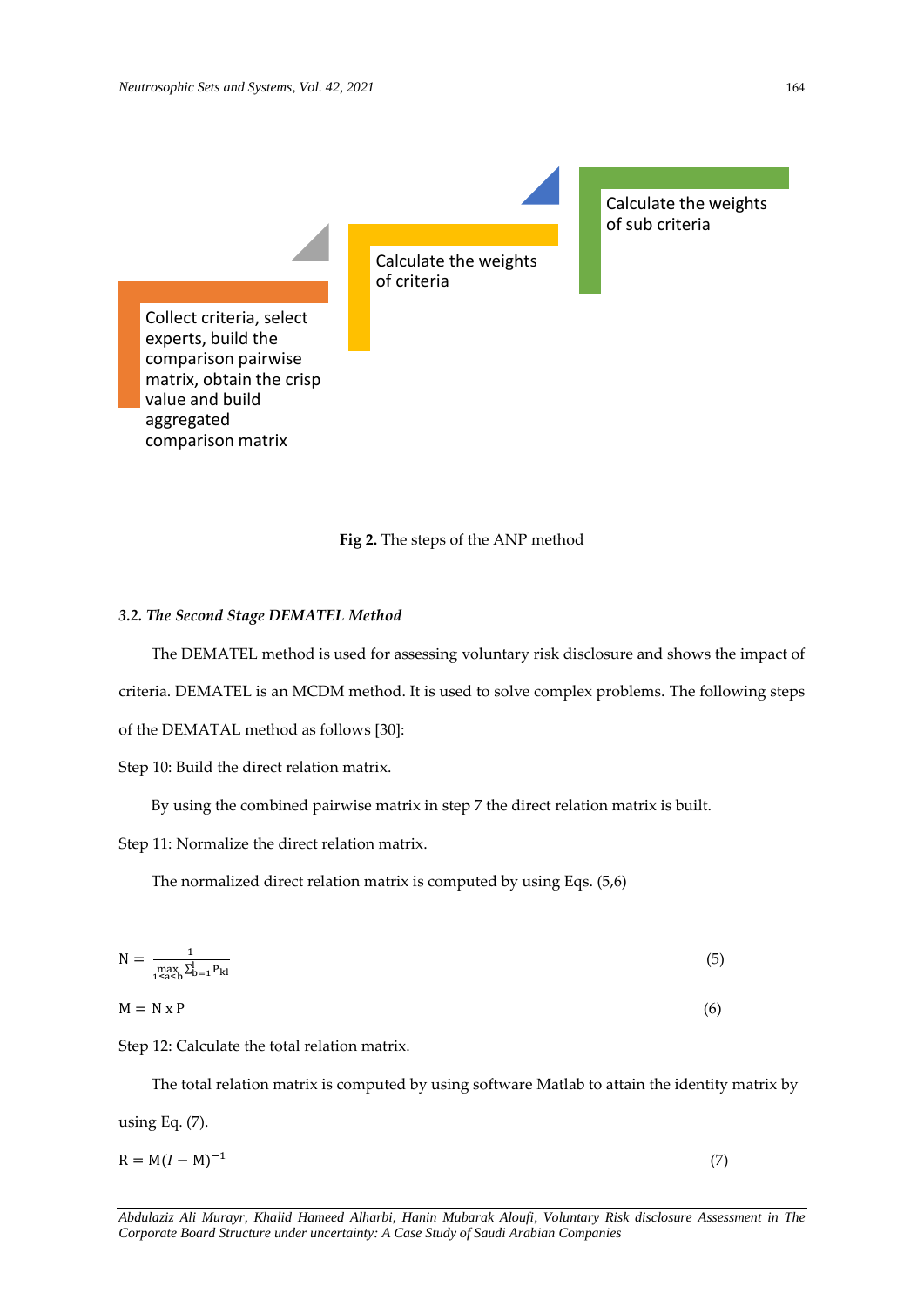Step 13: Attaining the sum of rows and columns.

The sum of rows and columns is obtained as X and Y respectively. Then calculate X+Y and X-Y

Step 14: Drawing the cause and effect diagram.

The cause diagram presents in Horizontal the value of X+Y and Vertically X-Y.



**Fig 3.** Show the steps of the DEMATEL method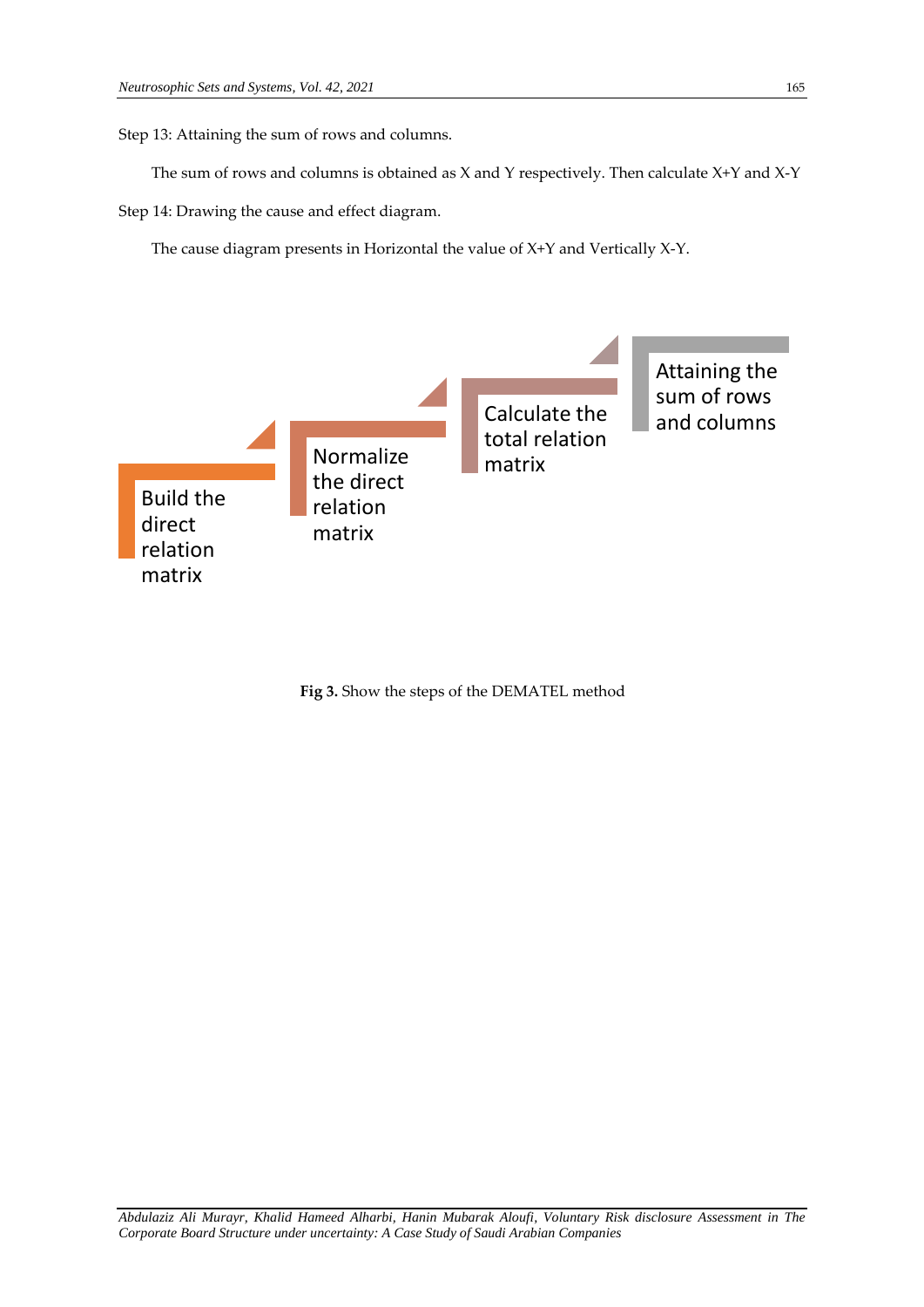

**Fig 4.** The criteria of this study

# *4. Case Study*

This study is made on companies of Saudi Arabian. The hybrid model was applied to voluntary risk disclosure. The target population of the study was all companies listed on the Saudi Stock Exchange, called Tadawul. Given the aim of this research, the sample included financial and nonfinancial companies. Financial institutions included banks, whereas non-financial institutions included all other listed companies. Since there are only 11 listed banks, all of them were selected and included 30 in the study. Also, out of 160 listed non-financial companies, 14 non-financial companies were randomly selected.<br>Assessment volumes and the selection of the selection of the selection of the selection<br>of this study is made on<br>risk disclosure. The target<br>Exchange, called Tadawul.<br>financial companies. Fina<br>inclu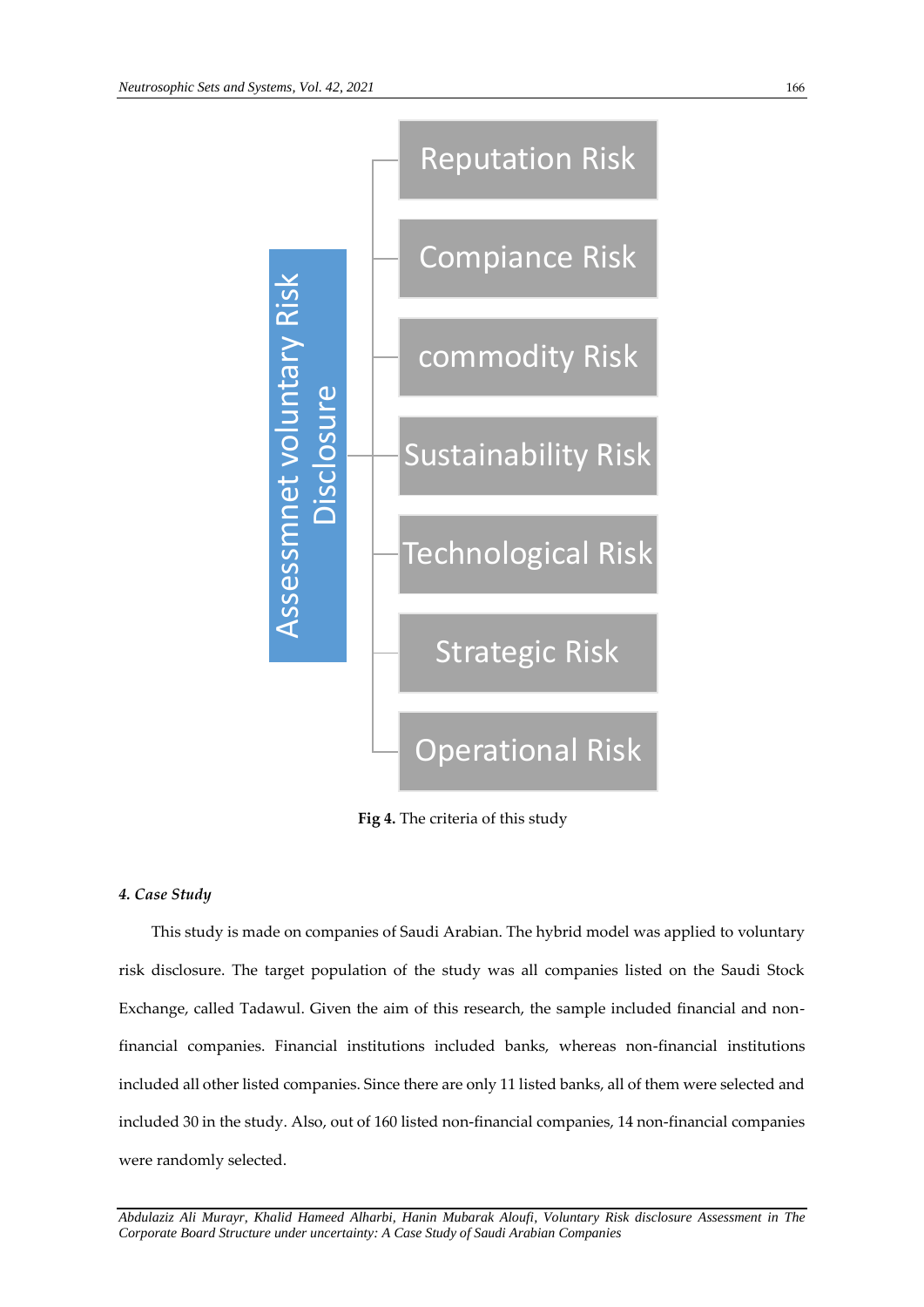This study used the three decision-makers and experts to assess the criteria by their opinions. The criteria are determined from the review of the literature. The seven criteria are used in this research. Fig 4. Show the main criteria of this work. The five factors are proposed to show impact of board composition in the (voluntary risk disclosure) VRD. The five factor include: Gender F1, Independent directors F2, Board qualification F3, Audit Committee meetings F4, Board size F5.

First by using the linguistic term in Table 1. the pairwise comparison matrix is built by opinions of experts by using Eq. (1). Then replace the linguistic term with SVNNs. Then convert the SVNNs into crisp value by score function by using Eq. (2). Then aggregate the crisp value to obtain one value instead of three values of three matrices by using Eq. (3). Then build the combined pairwise comparison matrix by using Eq. (4) to obtain one matrix. Table 2. Show the combined pairwise comparison matrix from main criteria. Tables 3 to 9 show the interdependency matrix for the main criteria. Table 10 shows the comparative for impact criteria. Fig 5. Show the weights of criteria. The weights of the criteria show that  $C_7$  Operational Risk is the highest risk by the ANP method and  $C_1$ Reputation Risk is the lowest risk. The rank risks in Table 11.



#### **Fig 5.** The weights of the criteria

|  | <b>Table 1. SVNSs scale.</b> |  |
|--|------------------------------|--|
|--|------------------------------|--|

| Linguistic Term | <b>SVNNs</b>      |  |
|-----------------|-------------------|--|
| Very Immoral    | < 0.25, 0.7, 0.7  |  |
| Immoral         | < 0.35, 0.6, 0.6  |  |
| Medium          | < 0.45, 0.5, 0.45 |  |
|                 |                   |  |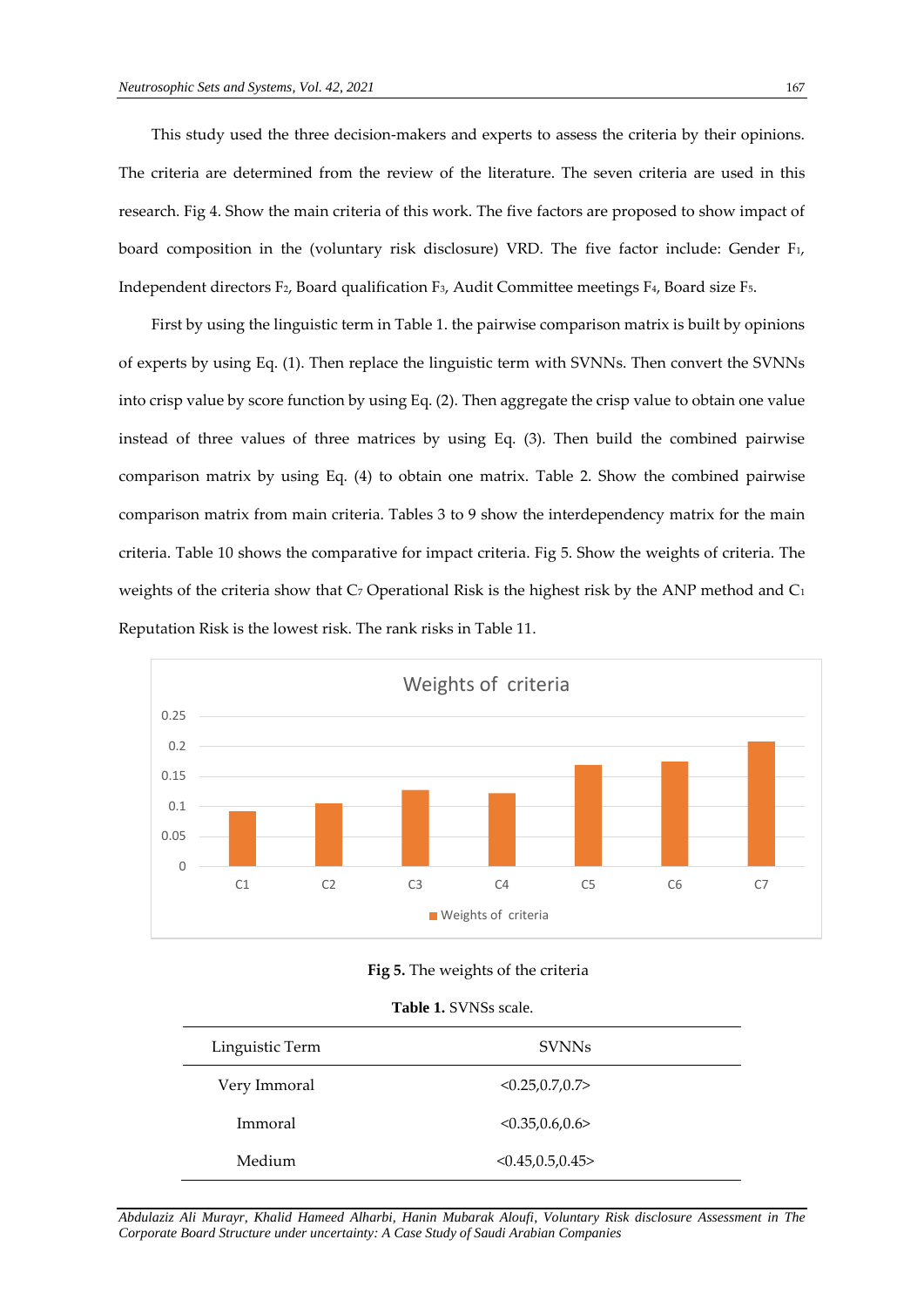| Honest      | < 0.75.0.35.0.25   |
|-------------|--------------------|
| Very Honest | < 0.85, 0.2, 0.2 > |

**Table 2.** The combined pairwise comparison of criteria and local weight.

| Criteria       | C <sub>1</sub> | C <sub>2</sub> | C <sub>3</sub> | C <sub>4</sub> | C <sub>5</sub> | C <sub>6</sub> | C <sub>7</sub> | Local Weight |
|----------------|----------------|----------------|----------------|----------------|----------------|----------------|----------------|--------------|
| C <sub>1</sub> | 0.5            | 0.783367       | 0.527767       | 0.672233       | 0.750033       | 0.494433       | 0.494433       | 0.087967     |
| C <sub>2</sub> | 1.281388       | 0.5            | 0.6389         | 0.7167         | 0.494433       | 0.672233       | 0.750033       | 0.103278     |
| C <sub>3</sub> | 2.147428       | 1.742882       | 0.5            | 0.8167         | 0.494433       | 0.750033       | 0.3833         | 0.12385      |
| C <sub>4</sub> | 1.281388       | 1.22444        | 1.22444        | 0.5            | 0.750033       | 0.527767       | 0.750033       | 0.121667     |
| C <sub>5</sub> | 2.608923       | 2.204376       | 2.204376       | 1.338336       | 0.5            | 0.672233       | 0.783367       | 0.184447     |
| C <sub>6</sub> | 1.281388       | 1.338336       | 1.338336       | 2.147428       | 1.685934       | 0.5            | 0.783367       | 0.179213     |
| C <sub>7</sub> | 2.204376       | 1.338336       | 2.608923       | 1.338336       | 1.281388       | 1.281388       | 0.5            | 0.199578     |

Table 3. Interdependency matrix of the criteria related to C<sub>1</sub> Reputation Risk.

| Criteria       | C <sub>1</sub> | C <sub>2</sub> | C <sub>3</sub> | C <sub>4</sub> | C <sub>5</sub> | C <sub>6</sub> | C <sub>7</sub> | Local Weight |
|----------------|----------------|----------------|----------------|----------------|----------------|----------------|----------------|--------------|
| C <sub>1</sub> | 0.5            | 0.8167         | 0.605567       | 0.6389         | 0.750033       | 0.605567       | 0.3833         | 0.085857     |
| C <sub>2</sub> | 1.22444        | 0.5            | 0.672233       | 0.605567       | 0.750033       | 0.494433       | 0.7167         | 0.100001     |
| C <sub>3</sub> | 1.79983        | 1.685934       | 0.5            | 0.783367       | 0.6389         | 0.750033       | 0.672233       | 0.127074     |
| C <sub>4</sub> | 2.147428       | 1.395284       | 1.281388       | 0.5            | 0.672233       | 0.6389         | 0.8167         | 0.139085     |
| C <sub>5</sub> | 1.338336       | 1.742882       | 1.742882       | 1.685934       | 0.5            | 0.672233       | 0.7167         | 0.159205     |
| C <sub>6</sub> | 1.395284       | 2.204376       | 1.338336       | 1.742882       | 1.685934       | 0.5            | 0.3833         | 0.171669     |
| C <sub>7</sub> | 2.608923       | 1.395284       | 1.685934       | 1.22444        | 1.395284       | 2.608923       | 0.5            | 0.217109     |

Table 4. Interdependency matrix of the criteria related to C<sub>2</sub> Compliance Risk.

| Criteria       | C <sub>1</sub> | C <sub>2</sub> | $\mathbb{C}_3$ | $C_4$  | C <sub>5</sub> | C <sub>6</sub> | C <sub>7</sub> | Local Weight |
|----------------|----------------|----------------|----------------|--------|----------------|----------------|----------------|--------------|
| C <sub>1</sub> | 0.5            | 0.6389         | 0.6389         | 0.6389 | 0.6389         | 0.8167         | 0.8167         | 0.097589     |
| C <sub>2</sub> | 1.742882       | 0.5            | 0.6389         | 0.6389 | 0.6389         | 0.750033       | 0.7167         | 0.107704     |
| $C_3$          | 1.742882       | 1.742882       | 0.5            | 0.8167 | 0.6389         | 0.3833         | 0.527767       | 0.112032     |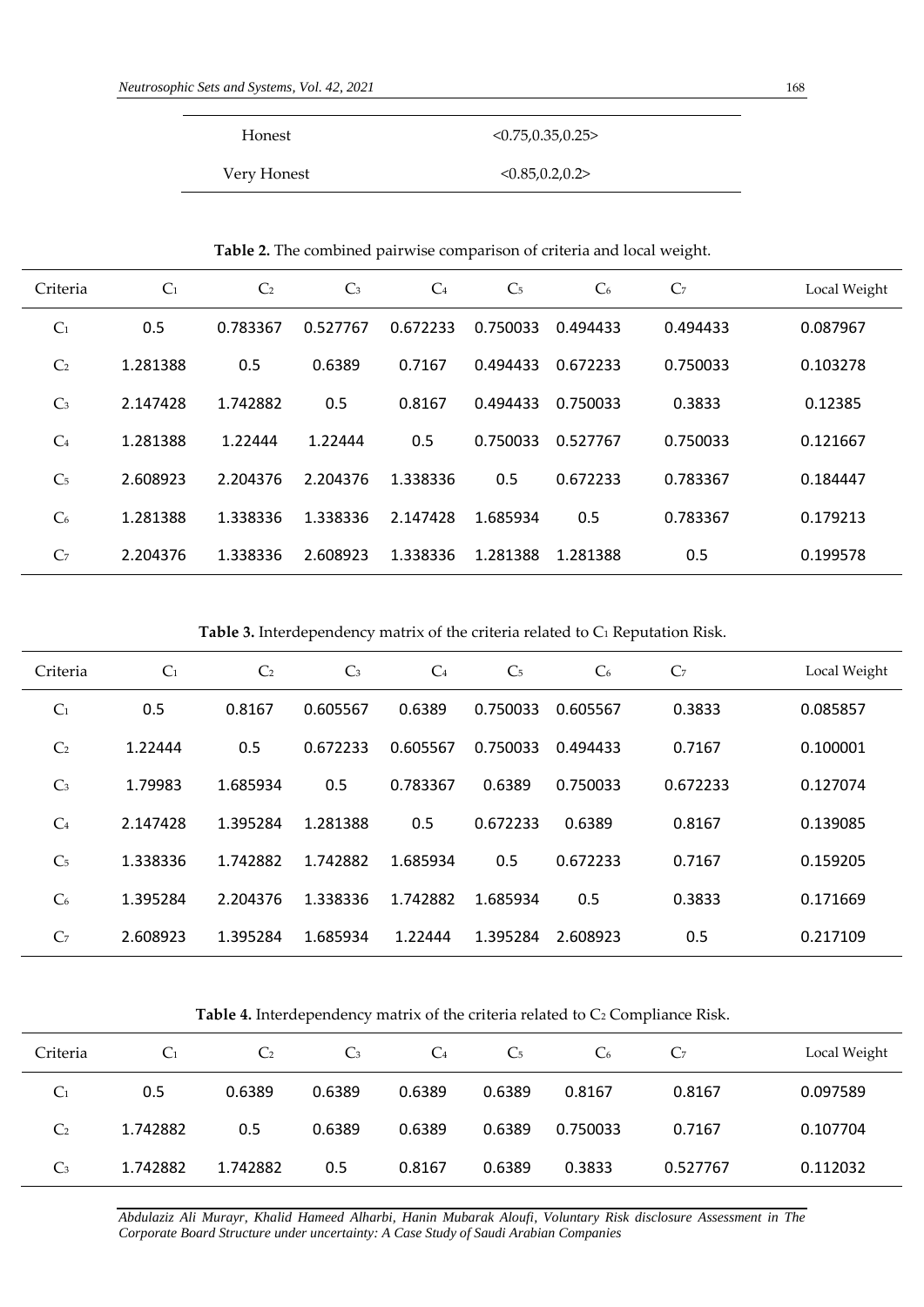| $C_4$          | 1.281388 | 1.22444  | 1.22444  | 0.5      | 0.3833   | 0.750033 | 0.527767 | 0.10576  |  |
|----------------|----------|----------|----------|----------|----------|----------|----------|----------|--|
| C <sub>5</sub> | 1.79983  | 1.742882 | 1.742882 | 2.608923 | 0.5      | 0.672233 | 0.7167   | 0.170402 |  |
| C <sub>6</sub> | 2.147428 | 2.608923 | 2.608923 | 1.338336 | 1.685934 | 0.5      | 0.3833   | 0.193487 |  |
| C <sub>7</sub> | 1.22444  | 1.395284 | 2.147428 | 2.147428 | 1.395284 | 2.608923 | 0.5      | 0.213027 |  |

Table 5. Interdependency matrix of the criteria related to C<sub>3</sub> Commodity.

| Criteria       | C <sub>1</sub> | C <sub>2</sub> | $C_3$    | C <sub>4</sub> | C <sub>5</sub> | C <sub>6</sub> | C <sub>7</sub> | Local Weight |
|----------------|----------------|----------------|----------|----------------|----------------|----------------|----------------|--------------|
| C <sub>1</sub> | 0.5            | 0.7167         | 0.527767 | 0.6389         | 0.527767       | 0.605567       | 0.527767       | 0.084499     |
| C <sub>2</sub> | 1.395284       | 0.5            | 0.750033 | 0.527767       | 0.750033       | 0.783367       | 0.7167         | 0.1109       |
| C <sub>3</sub> | 2.147428       | 1.338336       | 0.5      | 0.8167         | 0.6389         | 0.527767       | 0.527767       | 0.118158     |
| C <sub>4</sub> | 1.685934       | 1.22444        | 1.22444  | 0.5            | 0.494433       | 0.494433       | 0.672233       | 0.11665      |
| C <sub>5</sub> | 1.79983        | 1.742882       | 1.742882 | 2.204376       | 0.5            | 0.8167         | 0.7167         | 0.173688     |
| C <sub>6</sub> | 1.685934       | 2.147428       | 2.147428 | 2.204376       | 1.22444        | 0.5            | 0.8167         | 0.197791     |
| C <sub>7</sub> | 2.147428       | 1.395284       | 2.147428 | 1.685934       | 1.395284       | 1.22444        | 0.5            | 0.198313     |

Table 6. Interdependency matrix of the criteria related to C<sub>4</sub> Sustainability Risk.

| Criteria       | C <sub>1</sub> | C <sub>2</sub> | C <sub>3</sub> | C <sub>4</sub> | C <sub>5</sub> | C <sub>6</sub> | C <sub>7</sub> | Local Weight |
|----------------|----------------|----------------|----------------|----------------|----------------|----------------|----------------|--------------|
| C <sub>1</sub> | 0.5            | 0.750033       | 0.672233       | 0.750033       | 0.672233       | 0.605567       | 0.527767       | 0.093228     |
| C <sub>2</sub> | 1.338336       | 0.5            | 0.750033       | 0.6389         | 0.6389         | 0.783367       | 0.7167         | 0.109671     |
| C <sub>3</sub> | 1.685934       | 1.338336       | 0.5            | 0.783367       | 0.6389         | 0.605567       | 0.783367       | 0.122658     |
| C <sub>4</sub> | 1.685934       | 1.281388       | 1.281388       | 0.5            | 0.494433       | 0.494433       | 0.672233       | 0.120819     |
| C <sub>5</sub> | 2.204376       | 1.742882       | 1.742882       | 2.204376       | 0.5            | 0.783367       | 0.7167         | 0.180828     |
| C <sub>6</sub> | 1.338336       | 1.79983        | 1.79983        | 2.204376       | 1.281388       | 0.5            | 0.8167         | 0.18619      |
| C <sub>7</sub> | 2.147428       | 1.395284       | 1.281388       | 1.685934       | 1.395284       | 1.22444        | 0.5            | 0.186606     |

Table 7. Interdependency matrix of the main criteria related to C<sub>5</sub> Technological Risk.

| Criteria |     |          |        |        |                   |          | Local Weight |
|----------|-----|----------|--------|--------|-------------------|----------|--------------|
|          | 0.5 | 0.750033 | 0.6389 | 0.6389 | 0.783367 0.527767 | 0.527767 | 0.0899       |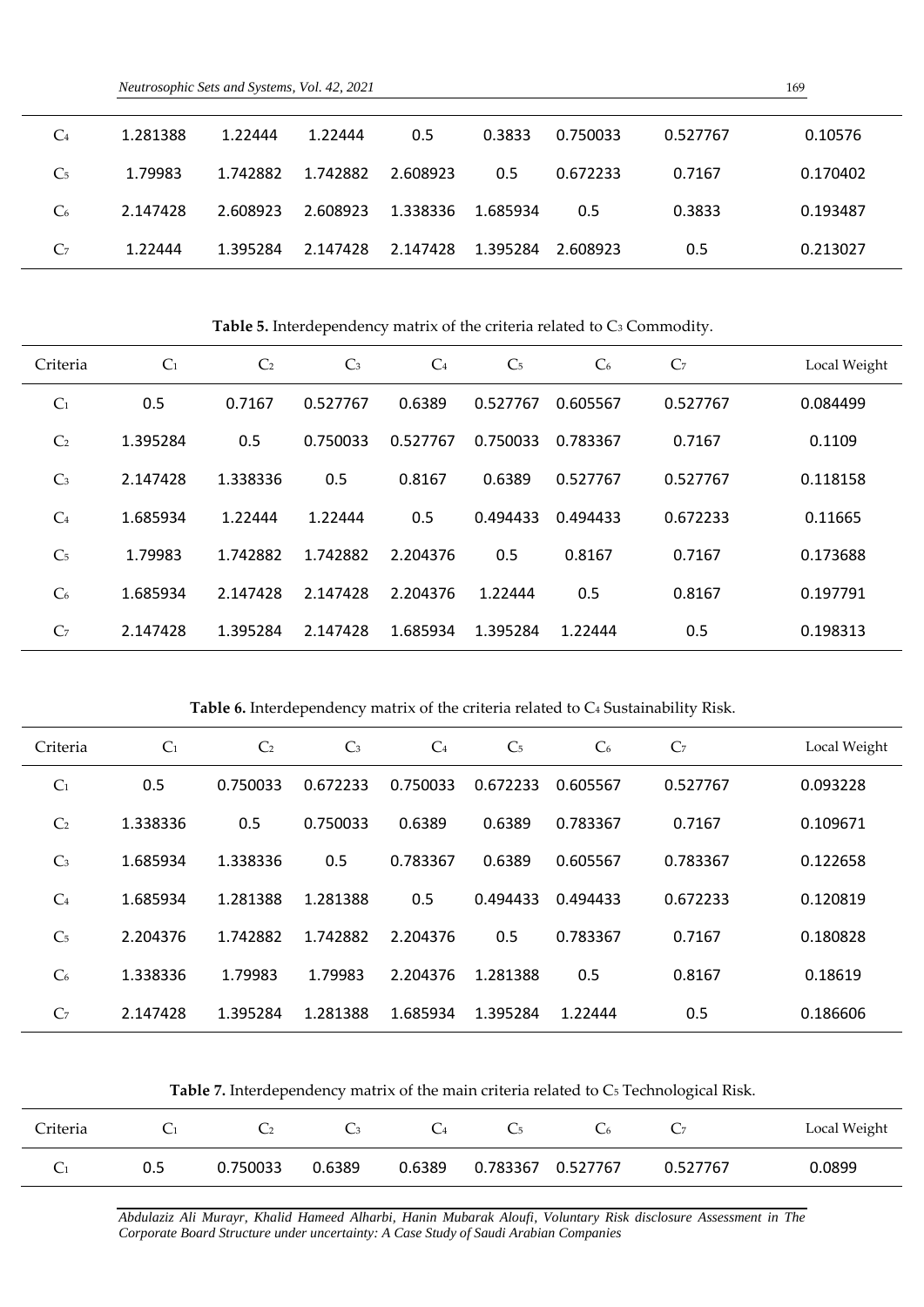| C <sub>2</sub> | 1.338336 | 0.5      | 0.527767 | 0.6389   | 0.6389   | 0.783367 | 0.7167   | 0.104511 |  |
|----------------|----------|----------|----------|----------|----------|----------|----------|----------|--|
| $C_3$          | 1.742882 | 2.147428 | 0.5      | 0.783367 | 0.6389   | 0.6389   | 0.6389   | 0.130527 |  |
| C <sub>4</sub> | 1.685934 | 1.281388 | 1.281388 | 0.5      | 0.3833   | 0.605567 | 0.6389   | 0.118516 |  |
| C <sub>5</sub> | 1.685934 | 1.742882 | 1.742882 | 2.608923 | 0.5      | 0.783367 | 0.7167   | 0.177868 |  |
| C <sub>6</sub> | 1.281388 | 1.742882 | 1.742882 | 1.79983  | 1.281388 | 0.5      | 0.527767 | 0.165805 |  |
| C <sub>7</sub> | 2.147428 | 1.395284 | 1.742882 | 1.742882 | 1.395284 | 2.147428 | 0.5      | 0.212873 |  |

Table 8. Interdependency matrix of the main criteria related to C<sub>6</sub> Strategic Risk.

| Criteria       | C <sub>1</sub> | C <sub>2</sub> | C <sub>3</sub> | C <sub>4</sub> | C <sub>5</sub> | C <sub>6</sub> | C <sub>7</sub> | Local Weight |
|----------------|----------------|----------------|----------------|----------------|----------------|----------------|----------------|--------------|
| C <sub>1</sub> | 0.5            | 0.8167         | 0.605567       | 0.6389         | 0.750033       | 0.605567       | 0.672233       | 0.097709     |
| C <sub>2</sub> | 1.22444        | 0.5            | 0.672233       | 0.6389         | 0.750033       | 0.494433       | 0.7167         | 0.103149     |
| C <sub>3</sub> | 1.79983        | 1.685934       | 0.5            | 0.783367       | 0.6389         | 0.750033       | 0.783367       | 0.136629     |
| C <sub>4</sub> | 1.685934       | 1.281388       | 1.281388       | 0.5            | 0.672233       | 0.6389         | 0.527767       | 0.12808      |
| C <sub>5</sub> | 1.338336       | 1.742882       | 1.742882       | 1.685934       | 0.5            | 0.783367       | 0.605567       | 0.162535     |
| C <sub>6</sub> | 1.338336       | 1.338336       | 1.338336       | 1.742882       | 1.281388       | 0.5            | 0.672233       | 0.161323     |
| C <sub>7</sub> | 1.685934       | 1.395284       | 1.281388       | 2.147428       | 1.79983        | 1.685934       | 0.5            | 0.210576     |

Table 9. Interdependency matrix of the main criteria related to C<sub>7</sub> Operational Risk.

| Criteria       | C <sub>1</sub> | C <sub>2</sub> | C <sub>3</sub> | C <sub>4</sub> | C <sub>5</sub> | C <sub>6</sub> | C <sub>7</sub> | Local Weight |
|----------------|----------------|----------------|----------------|----------------|----------------|----------------|----------------|--------------|
| C <sub>1</sub> | 0.5            | 0.8167         | 0.605567       | 0.6389         | 0.750033       | 0.605567       | 0.527767       | 0.094102     |
| C <sub>2</sub> | 1.22444        | 0.5            | 0.672233       | 0.6389         | 0.750033       | 0.494433       | 0.7167         | 0.103519     |
| C <sub>3</sub> | 1.79983        | 1.685934       | 0.5            | 0.783367       | 0.6389         | 0.750033       | 0.672233       | 0.133783     |
| C <sub>4</sub> | 1.685934       | 1.281388       | 1.281388       | 0.5            | 0.672233       | 0.6389         | 0.494433       | 0.126593     |
| C <sub>5</sub> | 1.338336       | 1.742882       | 1.742882       | 1.685934       | 0.5            | 0.783367       | 0.605567       | 0.162214     |
| C <sub>6</sub> | 1.338336       | 1.338336       | 1.338336       | 1.742882       | 1.281388       | 0.5            | 0.8167         | 0.165547     |
| C <sub>7</sub> | 2.147428       | 1.395284       | 1.685934       | 2.204376       | 1.79983        | 1.22444        | 0.5            | 0.214242     |

**Table 10.**The comparative impact of seven criteria and rank of risks.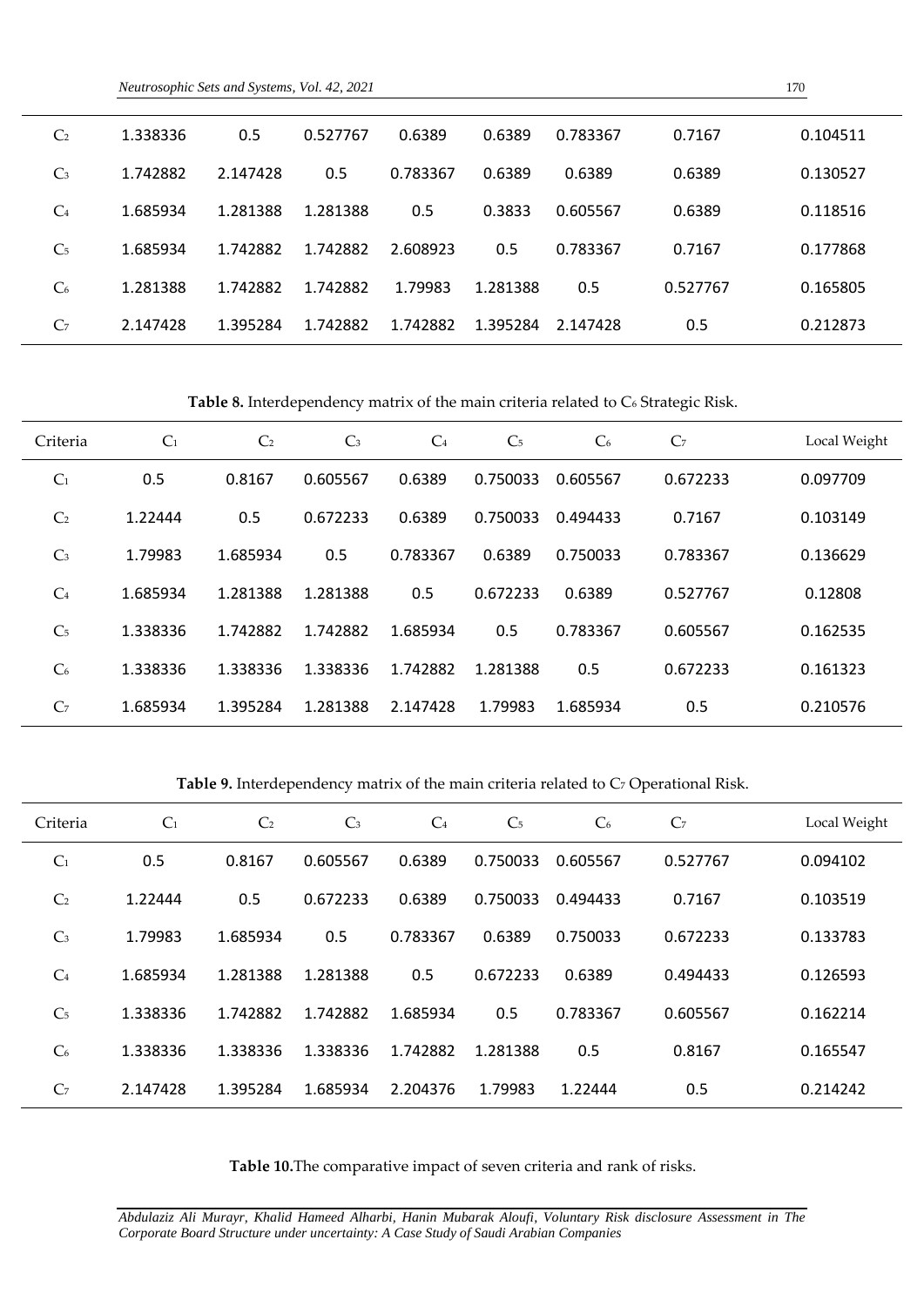| Criteria       | Weights of criteria | Rank           |
|----------------|---------------------|----------------|
| C <sub>1</sub> | 0.092312            | 7              |
| C <sub>2</sub> | 0.105421            | 6              |
| C <sub>3</sub> | 0.127567            | $\overline{4}$ |
| C <sub>4</sub> | 0.122383            | 5              |
| C <sub>5</sub> | 0.169425            | 3              |
| C <sub>6</sub> | 0.174767            | $\overline{2}$ |
| C <sub>7</sub> | 0.208124            | 1              |

The results of the DEMATEL method discuss as follow. First, build the direct relation matrix in step 7. Then applying Eqs. (5,6) for normalizing the direct relation matrix. Table 11. Present the normalized matrix for the criteria. Then use the Matlab code for obtaining the total relation matrix in Table 12. Then the sum of rows and columns in Table 13. The results of the cause diagram show that C<sub>3</sub> Commodity risk had the greatest impact and Operational risk C7had a lesser impact. Fig 6. Show the cause diagram.



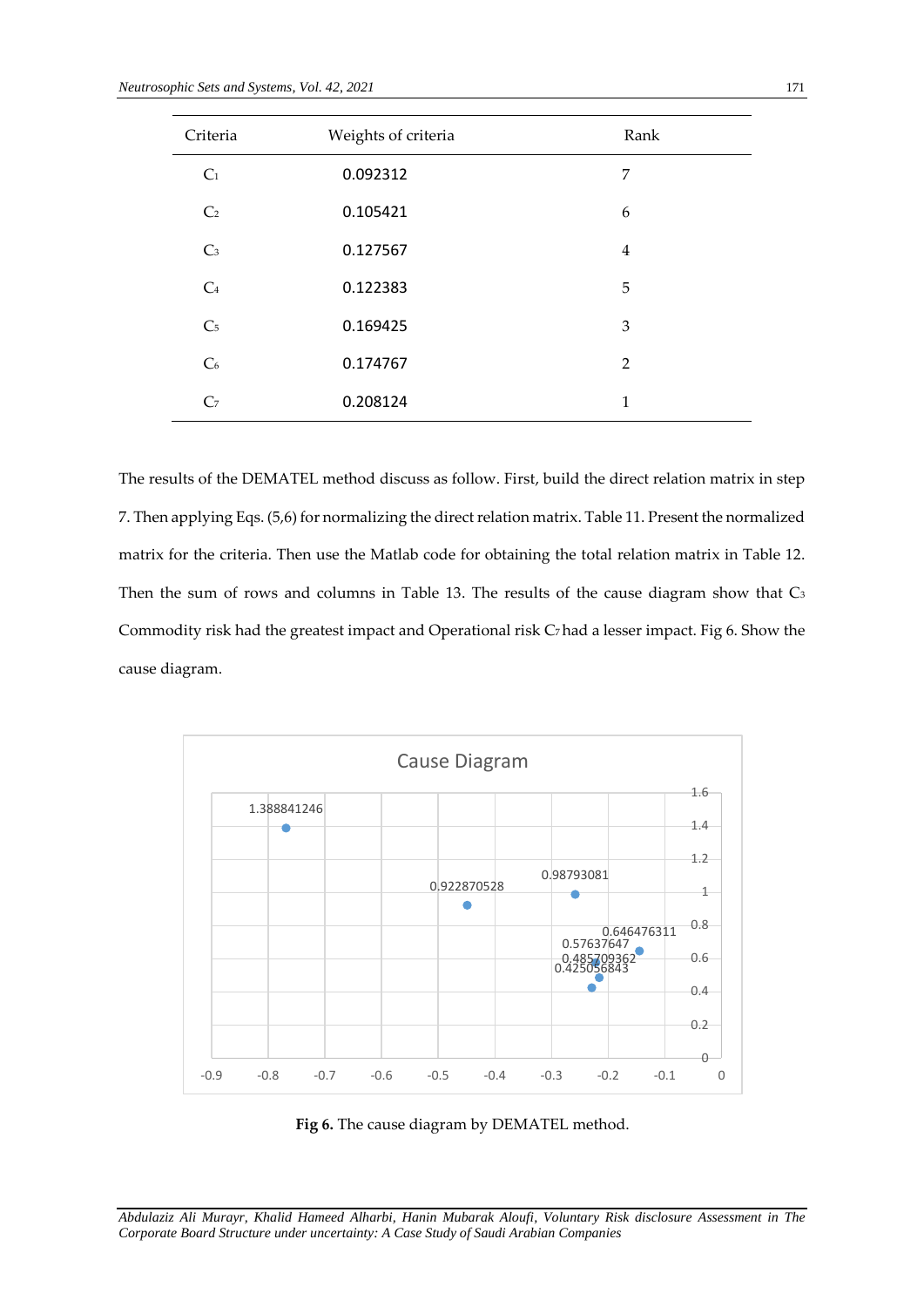| Criteria       | C <sub>1</sub> | C <sub>2</sub> | $\mathbb{C}_3$ | $C_4$    | C <sub>5</sub> | C <sub>6</sub> | C <sub>7</sub> |
|----------------|----------------|----------------|----------------|----------|----------------|----------------|----------------|
| C <sub>1</sub> | 0.052476       | 0.082215       | 0.05539        | 0.070552 | 0.078717       | 0.051891       | 0.051891       |
| C <sub>2</sub> | 0.134483       | 0.052476       | 0.067053       | 0.075218 | 0.051891       | 0.070552       | 0.078717       |
| $\mathbb{C}_3$ | 0.225375       | 0.182917       | 0.052476       | 0.085714 | 0.051891       | 0.078717       | 0.040228       |
| $C_4$          | 0.134483       | 0.128506       | 0.128506       | 0.052476 | 0.078717       | 0.05539        | 0.078717       |
| C <sub>5</sub> | 0.273809       | 0.231352       | 0.231352       | 0.14046  | 0.052476       | 0.070552       | 0.082215       |
| C <sub>6</sub> | 0.134483       | 0.14046        | 0.14046        | 0.225375 | 0.176941       | 0.052476       | 0.082215       |
| C <sub>7</sub> | 0.231352       | 0.14046        | 0.273809       | 0.14046  | 0.134483       | 0.134483       | 0.052476       |

**Table 11.** The normalized decision matrix for main criteria.

**Table 12.** The total relation matrix.

| Main Criteria  | C <sub>1</sub> | C <sub>2</sub> | $C_3$      | $C_4$    | C <sub>5</sub> | C <sub>6</sub> | C <sub>7</sub>    |
|----------------|----------------|----------------|------------|----------|----------------|----------------|-------------------|
| C <sub>1</sub> | $-0.02384$     | 0.0216         | $-0.00471$ | 0.022175 | 0.041601       |                | 0.019845 0.021454 |
| C <sub>2</sub> | 0.053234       | $-0.01624$     | $-0.00057$ | 0.017843 | 0.003389       | 0.032477       | 0.044792          |
| $\mathbb{C}_3$ | 0.131494       | 0.105464       | $-0.02012$ | 0.016379 | $-0.00687$     | 0.032037       | -0.00757          |
|                | 0.026911       | 0.043409       | 0.051409   | -0.01504 | 0.026146       | 0.007276       | 0.037166          |
| C <sub>5</sub> | 0.114421       | 0.102734       | 0.125921   | 0.04172  | $-0.03044$     | $-0.00443$     | 0.015003          |
| C <sub>6</sub> | $-0.02795$     | 0.007524       | 0.016442   | 0.133228 | 0.10441        | $-0.01425$     | 0.017613          |
| C <sub>7</sub> | 0.052674       | $-0.01144$     | 0.154788   | 0.026163 | 0.045809       | 0.059633       | -0.01752          |

**Table 13.** The sum of rows and columns.

| Main Criteria  | X        | Υ        | $X-Y$      | $X+Y$    |
|----------------|----------|----------|------------|----------|
| C <sub>1</sub> | 0.098121 | 0.326936 | $-0.22882$ | 0.425057 |
| C <sub>2</sub> | 0.13493  | 0.350779 | $-0.21585$ | 0.485709 |
| $C_3$          | 0.25081  | 0.395666 | $-0.14486$ | 0.646476 |
| $C_4$          | 0.177274 | 0.399102 | $-0.22183$ | 0.576376 |
| C <sub>5</sub> | 0.36493  | 0.623001 | $-0.25807$ | 0.987931 |
| $C_{\rm 6}$    | 0.237016 | 0.685854 | $-0.44884$ | 0.922871 |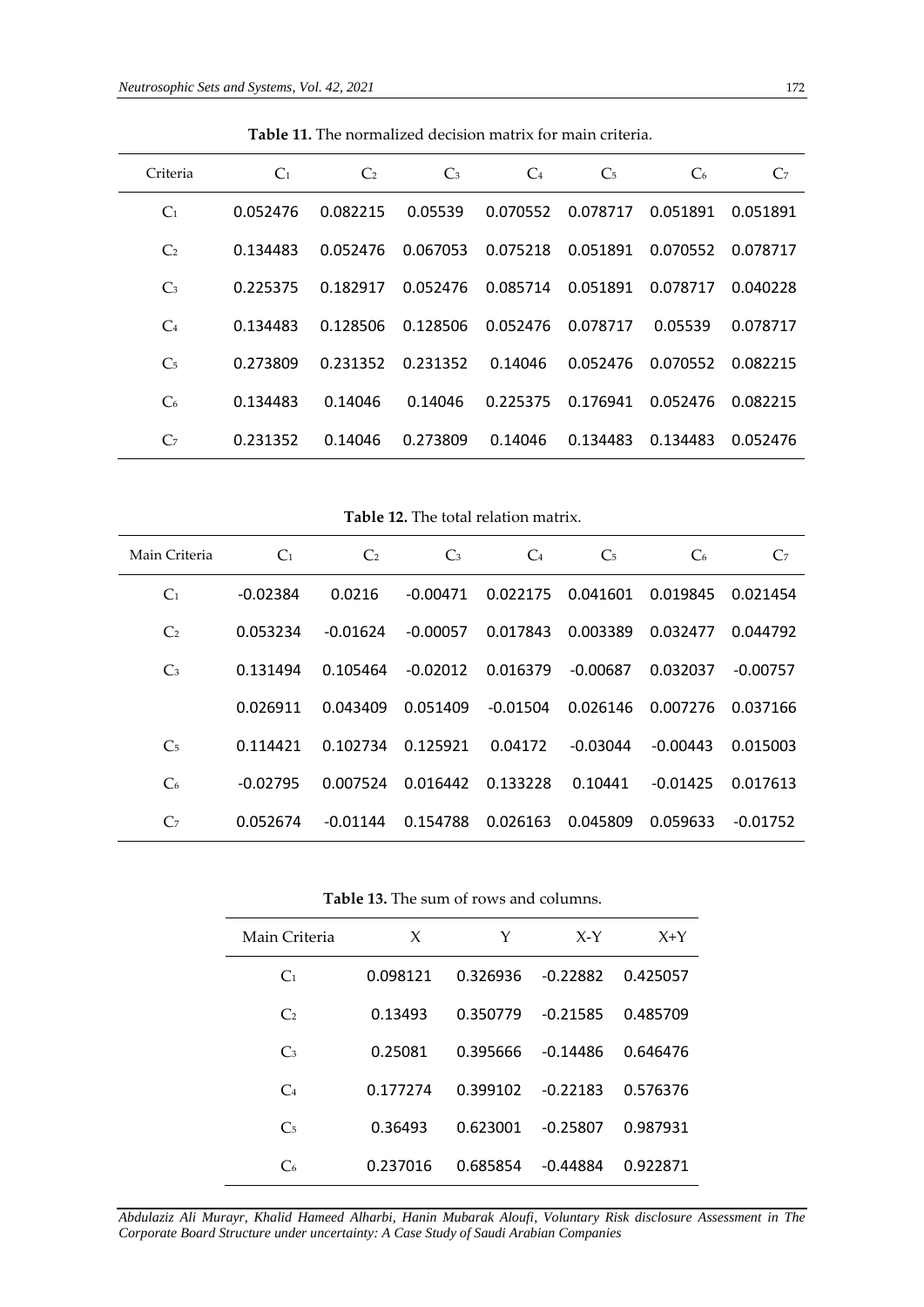$$
C_7
$$
 0.310103 1.078739 -0.76864 1.388841

The results of board composition show the weights of six factors. The Board size F5 is the highest weights in the five factors with value 0.245594, then the Audit Committee meetings F<sup>4</sup> with value 0.210658, then Independent directors  $F_3 = 0.21379$ , then Board qualification  $F_2 = 0.17068$ , then the lowest factor is Gender F<sub>1</sub>=0.15277. Table 14. Show the decision matrix between criteria and others. Table 15 show the weights and rank of six factors.

With the DEMATEL method show that the  $F_5$  board size has high impact on VRD and the  $F_1$ Gender has lowest impact on VRD. Table 16. Show the sum or rows and columns and rank of impact on VRD. Fig 7. Show the cause diagram of board composition.



**Fig 7.** Cause Diagram of Six Factors of board composition.

| Criteria       | F <sub>1</sub> | F <sub>2</sub> | F <sub>3</sub> | F <sub>4</sub> | F5       |
|----------------|----------------|----------------|----------------|----------------|----------|
| F <sub>1</sub> | 0.5            | 0.783367       | 0.750033       | 0.8167         | 0.7167   |
| F <sub>2</sub> | 1.281388       | 0.5            | 0.6389         | 0.7167         | 0.783367 |
| F <sub>3</sub> | 1.338336       | 1.742882       | 0.5            | 0.8167         | 0.750033 |
| F <sub>4</sub> | 1.281388       | 1.22444        | 1.22444        | 0.5            | 0.750033 |
| F <sub>5</sub> | 1.281388       | 1.338336       | 1.338336       | 1.338336       | 0.5      |

**Table 14.** The combined pairwise comparison of six factors.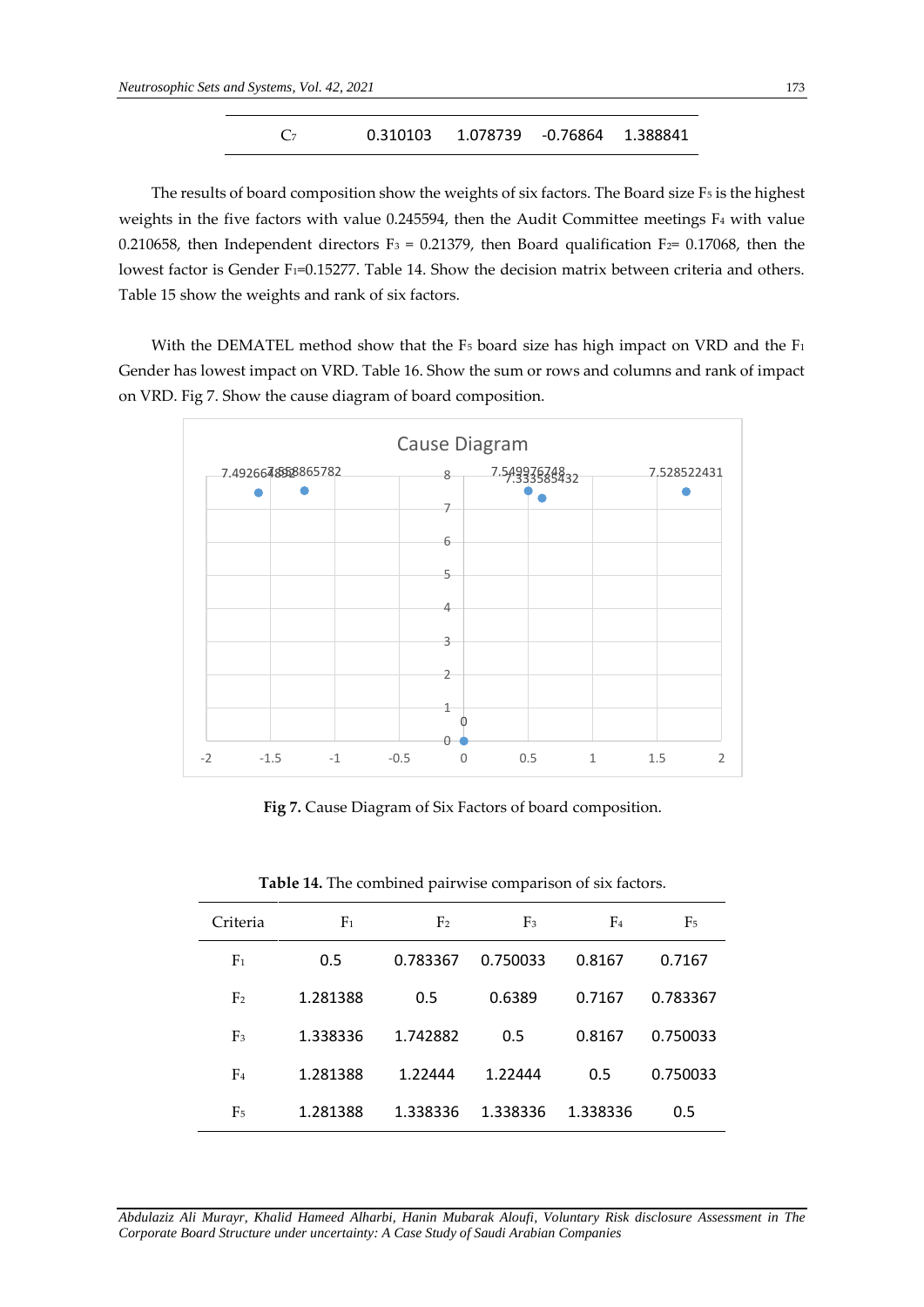| Six Factors    | <b>Weights of Six Factors</b> | Rank           |
|----------------|-------------------------------|----------------|
| F <sub>1</sub> | 0.159277                      | 5              |
| F <sub>2</sub> | 0.17068                       | $\overline{4}$ |
| F <sub>3</sub> | 0.21379                       | 2              |
| F <sub>4</sub> | 0.210658                      | 3              |
| F <sub>5</sub> | 0.245594                      | 1              |

**Table 15.**The weights and rank of six factor of board composition on VRD.

**Table 16.** The sum of rows and columns of board composition for six factor.

| Six Factors    | X        | Y        | $X-Y$      | $X+Y$    |
|----------------|----------|----------|------------|----------|
| F <sub>1</sub> | 2.949194 | 4.543471 | $-1.59428$ | 7.492665 |
| F <sub>2</sub> | 3.160792 | 4.398073 | $-1.23728$ | 7.558866 |
| F <sub>3</sub> | 4.024743 | 3.525234 | 0.499509   | 7.549977 |
| F <sub>4</sub> | 3.97023  | 3.363355 | 0.606875   | 7.333585 |
| F <sub>5</sub> | 4.626848 | 2.901674 | 1.725174   | 7.528522 |

# *5. Analysis of VRD*

The dependent variable for the study was voluntary risk disclosure. A disclosure index, which is coded as VRD, was developed based on a seven criteria. The regression equation that was used to test the hypothesis was of the form:

 $VRD = \beta_0 + \beta_1 BSIZE + \beta_2 BQUAL + \beta_3 INDEPEND + \beta_4 ACMEET + \beta_5 GENDER + \beta_6 IFRS + e$ 

Where

VRD: Voluntary risk disclosure,

BSIZE: Board size,

BQUAL: Board qualification

INDEP: Independent directors

ACMEET: Audit committee meetings

GENDER: Number of females on the board

IFRS: International Financial Reporting Standards

The outputs of the multiple regression analysis indicate the regression model was statistically significant: F (5, 74) 3.542 and p < 0.05. The R2 was 0.193, which means that 19.3% of the variance in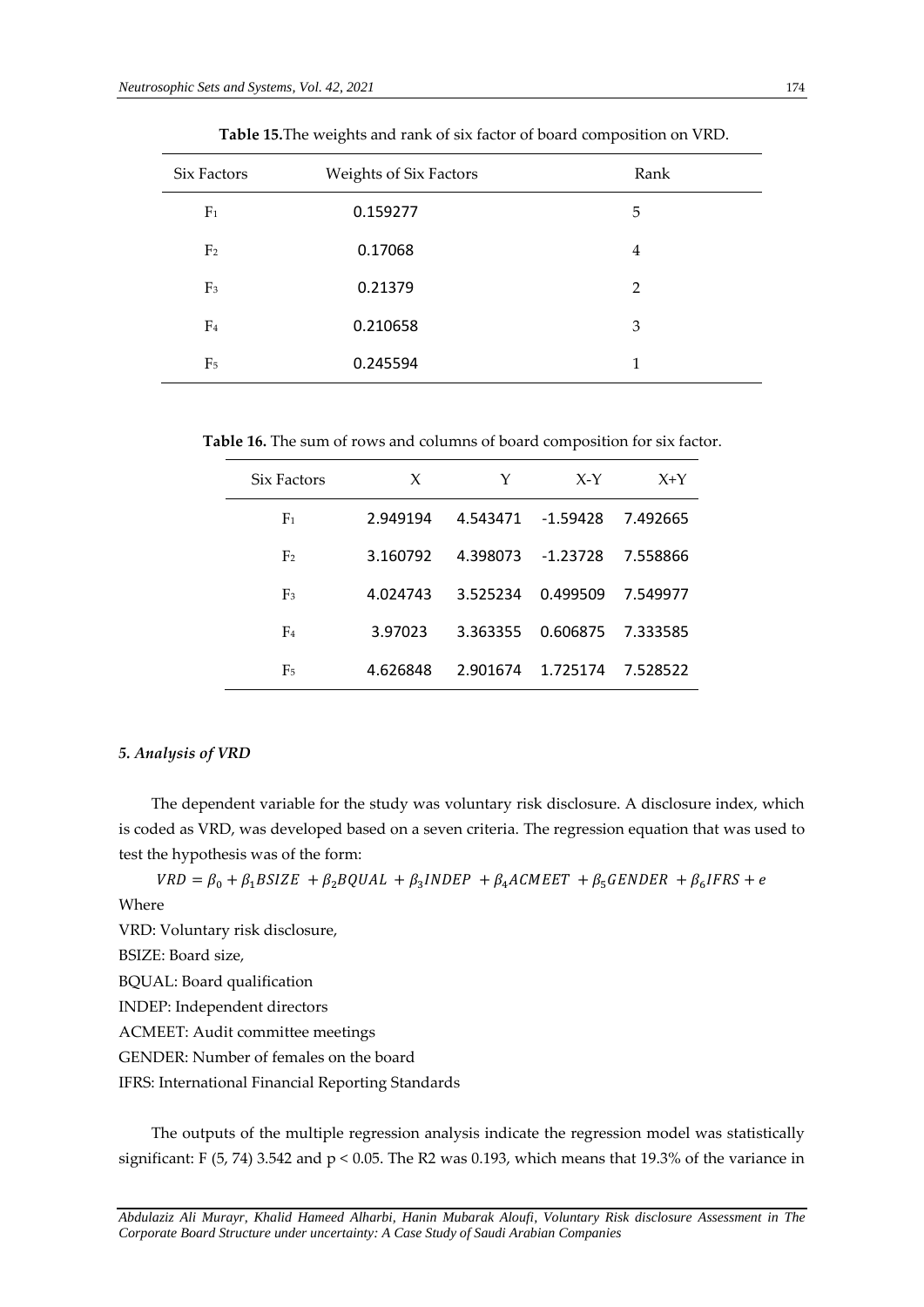the level of voluntary risk disclosure was explained by the five independent variables. Independent variables has an impact on the voluntary risk disclosure practices by the Saudi listed corporates.

# *6. Conclusions*

This paper study the voluntary risk disclosure in companies of Saudi Arabian. This paper proposes seven criteria. The neutrosophic sets are used to deal with uncertainty. The MCDM method is used in this paper like ANP and DEMATEL methods. ANP is used to calculate the weights of main and sub-criteria. DEMATEL method is used to assess and show the impact of voluntary risk disclosure. The main results show that the Operational risks are the highest impact and reputation risk is the lowest impact. Future work can use other MCDM methods like TOPSIS and VIKOR.

#### *References*

- [1] Bhasin, M.L., R. Makarov, and N. Orazalin, *Determinants of voluntary disclosure in the banking sector: An empirical study.* International Journal of Contemporary Business Studies, 2012. **3**(3).
- [2] Alhazaimeh, A., R. Palaniappan, and M. Almsafir, *The impact of corporate governance and ownership structure on voluntary disclosure in annual reports among listed Jordanian companies.* Procedia-Social and Behavioral Sciences, 2014. **129**: p. 341-348.
- [3] Beattie, V., B. McInnes, and S. Fearnley. *A methodology for analysing and evaluating narratives in annual reports: a comprehensive descriptive profile and metrics for disclosure quality attributes*. in *Accounting forum*. 2004. Elsevier.
- [4] Brown, P., W. Beekes, and P. Verhoeven, *Corporate governance, accounting and finance: A review.* Accounting & finance, 2011. **51**(1): p. 96-172.
- [5] Neifar, S. and A. Jarboui, *Corporate governance and operational risk voluntary disclosure: Evidence from Islamic banks.* Research in International Business and Finance, 2018. **46**: p. 43-54.
- [6] Eng, L.L. and Y.T. Mak, *Corporate governance and voluntary disclosure.* Journal of accounting and public policy, 2003. **22**(4): p. 325-345.
- [7] Ho, S.S. and K.S. Wong, *A study of the relationship between corporate governance structures and the extent of voluntary disclosure.* Journal of International Accounting, Auditing and Taxation, 2001. **10**(2): p. 139-156.
- [8] Chau, G. and S.J. Gray, *Family ownership, board independence and voluntary disclosure: Evidence from Hong Kong.* Journal of International Accounting, Auditing and Taxation, 2010. **19**(2): p. 93-109.
- [9] Abraham, S. and P. Cox, *Analysing the determinants of narrative risk information in UK FTSE 100 annual reports.* The British Accounting Review, 2007. **39**(3): p. 227-248.
- [10] Al-Maghzom, A., K. Hussainey, and D.A. Aly, *Corporate governance and risk disclosure: Evidence from Saudi Arabia.* Corporate Ownership and Control Journal, 2016. **13**(2).
- [11] Hassan, M.K., *UAE corporations‐specific characteristics and level of risk disclosure.* Managerial Auditing Journal, 2009.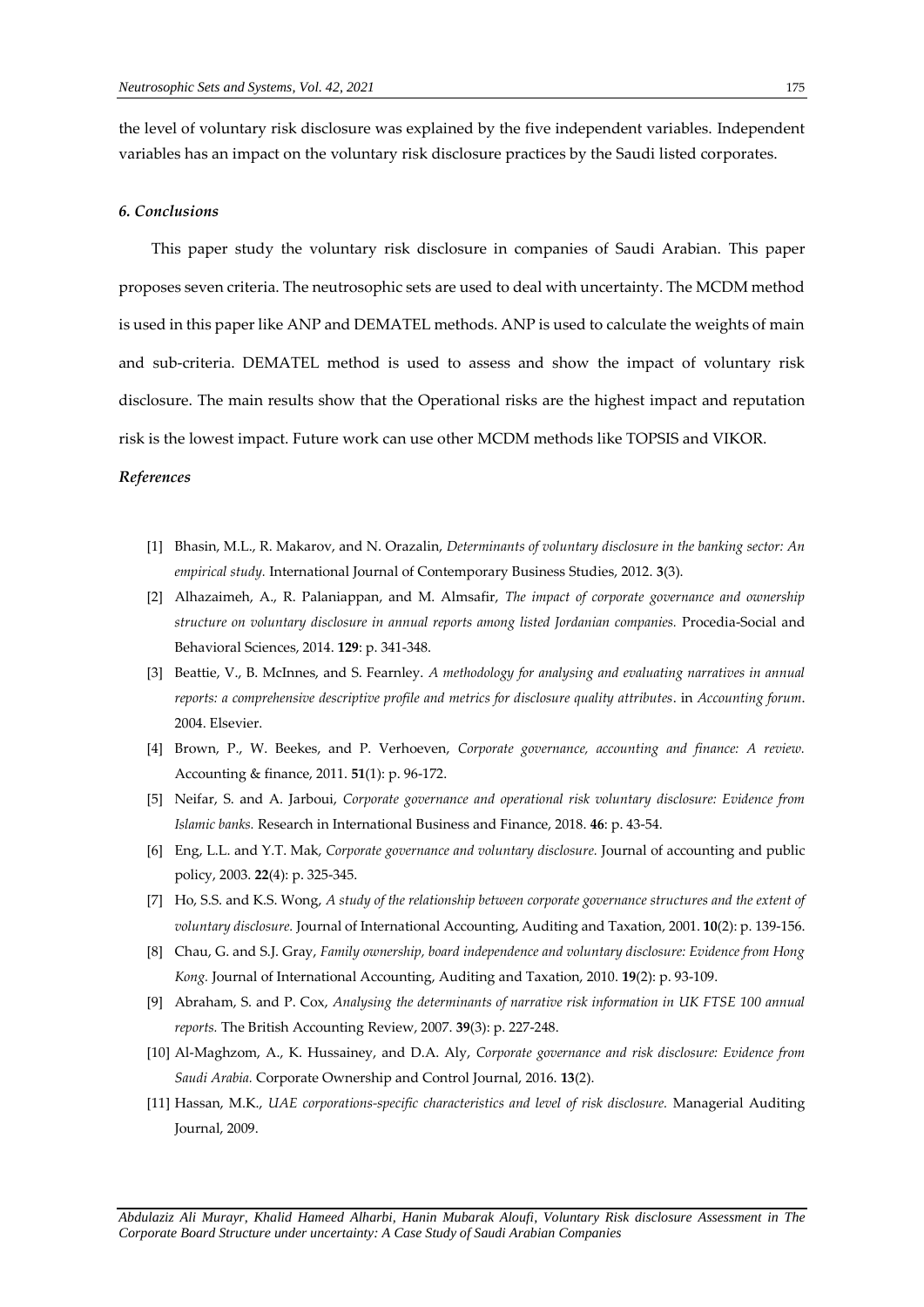- [12] Moshashai, D., A.M. Leber, and J.D. Savage, *Saudi Arabia plans for its economic future: Vision 2030, the National Transformation Plan and Saudi fiscal reform.* British Journal of Middle Eastern Studies, 2020. **47**(3): p. 381-401.
- [13] Nurunnabi, M., *Transformation from an oil-based economy to a knowledge-based economy in Saudi Arabia: the direction of Saudi vision 2030.* Journal of the Knowledge Economy, 2017. **8**(2): p. 536-564.
- [14] Chinnadurai, V. and M. Sindhu, *A Novel Approach for Pairwise Separation Axioms on Bi-Soft Topology Using Neutrosophic Sets and An Output Validation in Real Life Application.* Neutrosophic Sets and Systems, 2020. **35**: p. 435-463.
- [15] Wang, H., et al., *Single valued neutrosophic sets*. 2010: Infinite study.
- [16] Tsaur, S.-H., T.-Y. Chang, and C.-H. Yen, *The evaluation of airline service quality by fuzzy MCDM.* Tourism management, 2002. **23**(2): p. 107-115.
- [17] Yang, J.L. and G.-H. Tzeng, *An integrated MCDM technique combined with DEMATEL for a novel clusterweighted with ANP method.* Expert Systems with Applications, 2011. **38**(3): p. 1417-1424.
- [18] Tzeng, G.-H., C.-H. Chiang, and C.-W. Li, *Evaluating intertwined effects in e-learning programs: A novel hybrid MCDM model based on factor analysis and DEMATEL.* Expert systems with Applications, 2007. **32**(4): p. 1028-1044.
- [19] Elshandidy, T., et al., *Risk reporting: A review of the literature and implications for future research.* Journal of Accounting Literature, 2018. **40**: p. 54-82.
- [20] Elshandidy, T. and L. Neri, *Corporate governance, risk disclosure practices, and market liquidity: Comparative evidence from the UK and I taly.* Corporate Governance: An International Review, 2015. **23**(4): p. 331-356.
- [21] Al-Janadi, Y., R.A. Rahman, and N.H. Omar, *The level of voluntary disclosure practices among public listed companies in Saudi Arabia and the UAE: Using a modified voluntary disclosure index.* International Journal of disclosure and Governance, 2012. **9**(2): p. 181-201.
- [22] Al-Maghzom, A., *The determinants and consequences of risk disclosure in Saudi banks*. 2016, University of Gloucestershire.
- [23] Habbash, M., K. Hussainey, and A.E. Awad, *The determinants of voluntary disclosure in Saudi Arabia: an empirical study.* International Journal of Accounting, Auditing and Performance Evaluation, 2016. **12**(3): p. 213-236.
- [24] Karabašević, D., et al., *A Novel Extension of the TOPSIS Method Adapted for the Use of Single-Valued Neutrosophic Sets and Hamming Distance for E-Commerce Development Strategies Selection.* Symmetry, 2020. **12**(8): p. 1263.
- [25] Dung, V., et al., *TOPSIS approach using interval neutrosophic sets for personnel selection*. 2018: Infinite Study.
- [26] Broumi, S., et al. *Shortest path problem on single valued neutrosophic graphs*. in *2017 international symposium on networks, computers and communications (ISNCC)*. 2017. IEEE.
- [27] Sun, R., J. Hu, and X. Chen, *Novel single-valued neutrosophic decision-making approaches based on prospect theory and their applications in physician selection.* Soft Computing, 2019. **23**(1): p. 211-225.
- [28] Abdel-Baset, M., et al., *An integrated neutrosophic ANP and VIKOR method for achieving sustainable supplier selection: A case study in importing field.* Computers in Industry, 2019. **106**: p. 94-110.
- [29] Han, Y. and Y. Deng, *An enhanced fuzzy evidential DEMATEL method with its application to identify critical success factors.* Soft computing, 2018. **22**(15): p. 5073-5090.